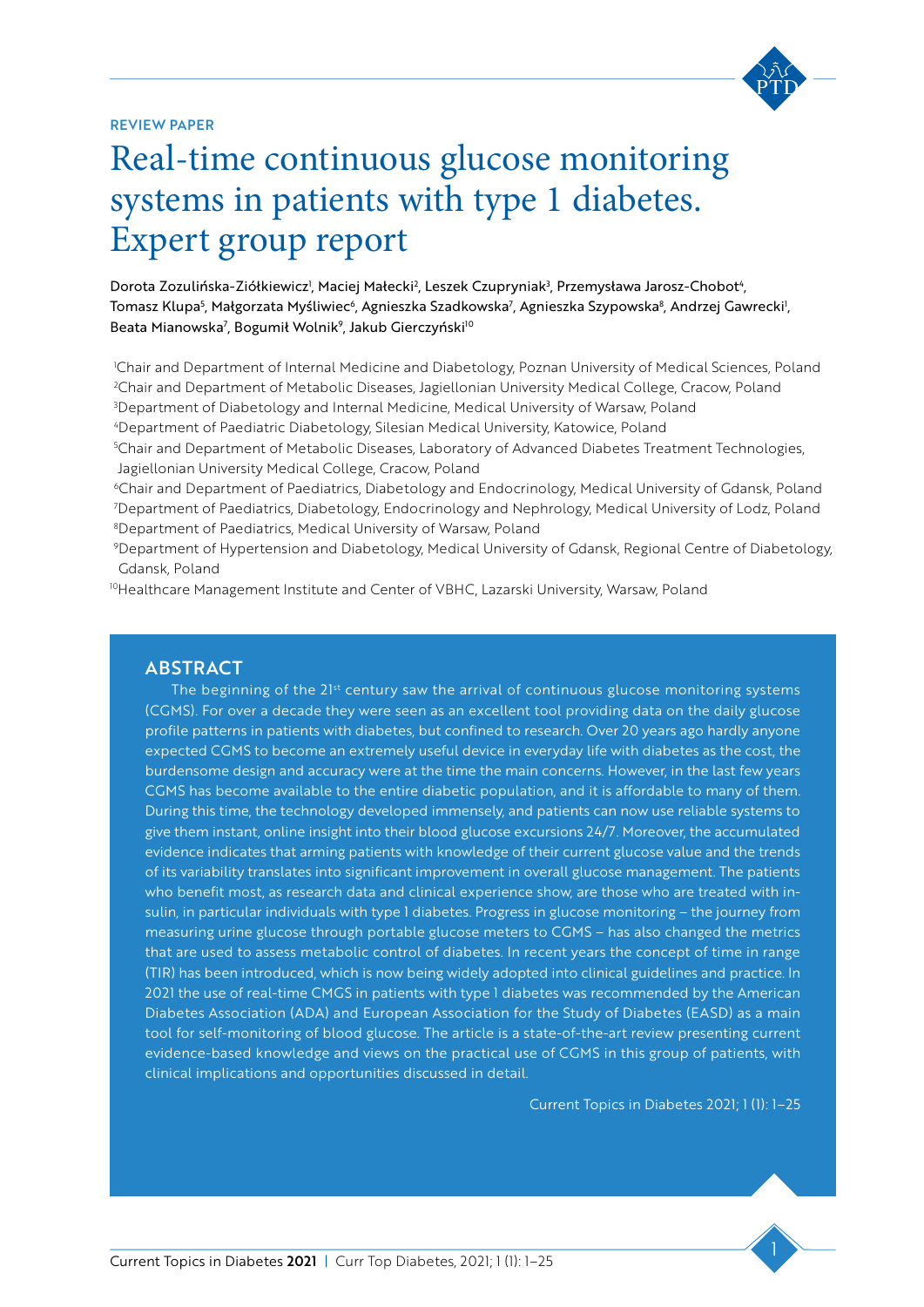### Introduction

Type 1 diabetes mellitus results from the body losing its ability to produce insulin, the hormone responsible for energy uptake into the cells, delivered primarily in the form of glucose. Treatment of type 1 diabetes is based on administering exogenous insulin either by multiple injections or by continuous subcutaneous infusion using a personal insulin pump.

Insulin was discovered approximately 100 years ago, but the reproduction of its physiological activity profile still remains a challenge. In fact, it is a hormone that is potent but at the same time also very precise in its action and even a slight excess in insulin over the body's requirements may cause hypoglycaemia. Conversely, a slight deficiency of this hormone leads to a significant increase in the blood glucose level. As evidenced by research studies, both hypoglycaemia and hyperglycaemia cause damage to many organs and systems by destroying blood vessels and peripheral nerves, making diabetic patients disabled or even causing them to die prematurely.

In fact, how should the patient know how much insulin to take, for example before lunch? The patient obtains this information on the basis of the result of measurement of the blood glucose level and knowledge on the quantity of insulin that is necessary to control glycaemia in the case of the specific meal, taking into account its qualitative composition and energy value. The appearance of glucose meters over 40 years ago made it possible for patients to check their blood glucose levels several times during the day, but the real breakthrough was the introduction of continuous glucose monitoring (CGM) systems at the turn of the 21<sup>st</sup> century. In fact, a glucose meter enables the patient to determine the glucose level at a specific time and only when the patient performs the measurement (and this usually occurs no more than 6–10 times a day). In contrast, CGM provides continuous information about the current glucose levels and their trends (whether the glycaemic profile is rising or falling), and also warns the patient about impending hypoglycaemia or marked hyperglycaemia. In the most advanced models of personal insulin pumps with integrated CGM, insulin administration is automatically stopped temporarily when blood glucose is falling and resumes when blood glucose increases to a safe level. To understand the significance of CGM for blood glucose control in comparison with the role of glucose meters, di-

abetes treatment may be compared with driving a car. The use of a glucose meter opens the patient's (driver's) eyes in relation to blood glucose levels several times a day, and the use of CGM, in particular real-time continuous glucose monitoring (rtCGM), means that the patients (driver) have their eyes open all the time. Therefore, patients can see their continuous glycaemic profile all the time, e.g. on the display on their pump or phone, and can thus predict how their body will react to an upcoming meal, physical exercise or insulin dose. How can you safely drive a car (control diabetes) when you only open your eyes a few times during your drive? It is impossible. You have to keep your eyes open at all times to safely reach your destination (treat your diabetes so that no hypoglycaemic and no marked hyperglycaemic episodes occur). This is the purpose for which CGM has been designed.

#### Importance of optimisation of metabolic control for the prevention of micro- and macrovascular complications of type 1 diabetes

In accordance with clinical guidelines, metabolic control of diabetes is obtained when the patient achieves the target blood glucose level (glycaemia value), blood lipid levels and blood pressure values. Poor glycaemic control manifests as chronic hyperglycaemia, high daily blood glucose fluctuations, and frequent episodes of hypoglycaemia, leading to cell and organ dysfunction and pathological changes in their structure. The cells to which glucose is transported in a non-insulin-dependent manner are particularly vulnerable to glycaemic dysregulation. They include endothelial cells and nerve cells.

Neurovascular complications of diabetes (microangiopathy, macroangiopathy, neuropathy) are clinically manifested as retinopathy and diabetic maculopathy, chronic diabetic kidney disease and diabetic neuropathy. Pathology of small vessels and microcirculation (microangiopathy) also contributes to the development of periodontal disorders, heart failure and the pattern of atherosclerosis which is characteristic for diabetes. Experimental studies and randomised clinical studies indicate that optimisation of blood glucose control reduces the risk of development and progression of chronic neurovascular complications of diabetes.

The key study investigating the treatment of type 1 diabetes that provided evidence for

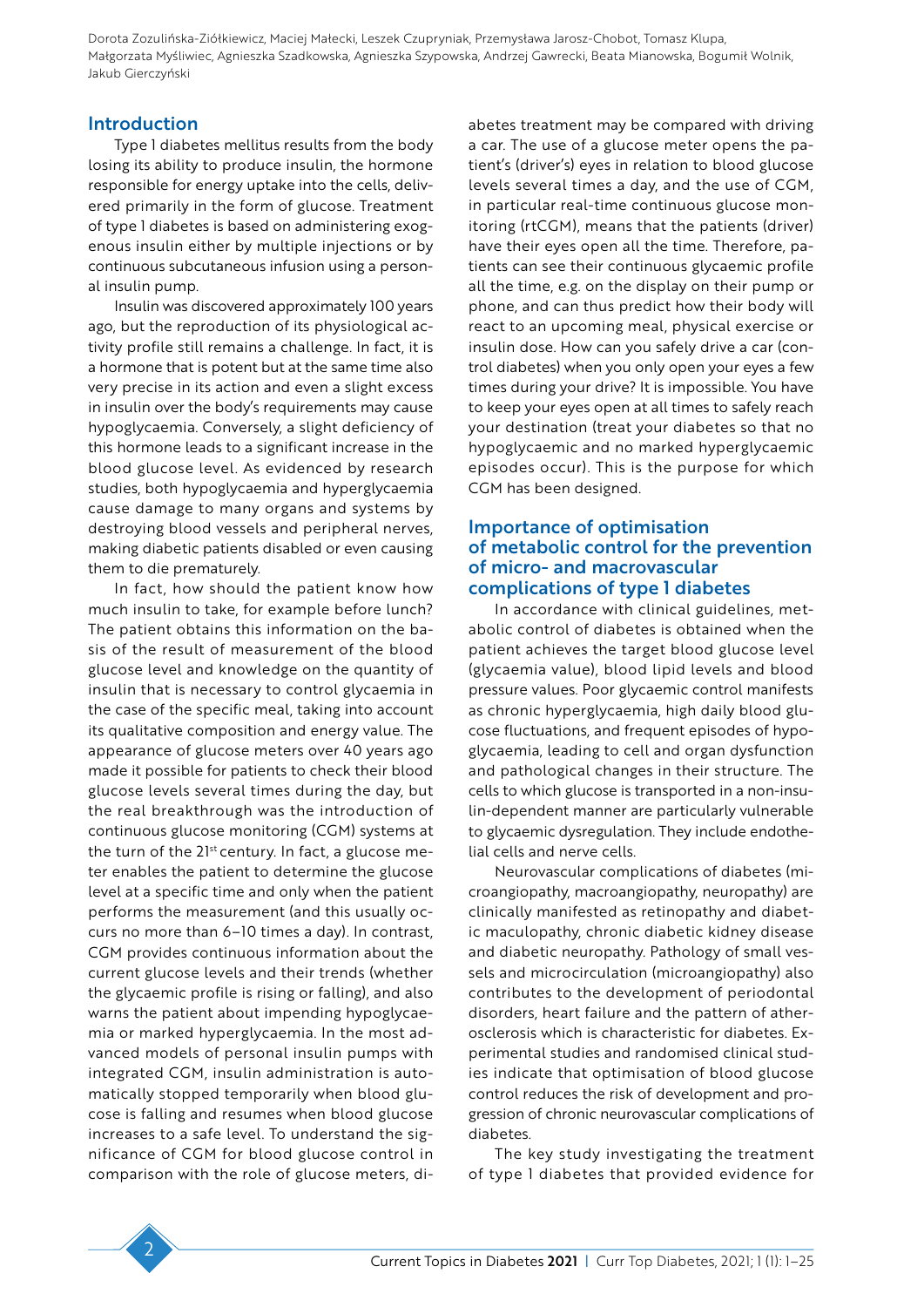the benefits of intensive insulin therapy and improved glycaemic control is the Diabetes Control and Complications Trial/Epidemiology of Diabetes Intervention and Complications (DCCT/EDIC). The interventional part of the study (DCCT) demonstrated that, in comparison with conventional treatment, intensive insulin therapy based on the basal-bolus regimen, aiming for preprandial blood glucose levels of 70–120 mg/dl and postprandial glucose levels of < 180 mg/dl, makes it possible to achieve significantly lower glycated haemoglobin (HbA<sub>1c</sub>) values. Glycated haemoglobin is a measure of average glucose levels and lower values of it were associated with a lower risk of microvascular complications within a relatively short period of 6.5 years. Diabetes Control and Complications Trial results published in 1993 provided a benchmark for target HbA<sub>1</sub> values in patients with diabetes. Defining the treatment target of HbA<sub>1c</sub> ≤ 7% was based on the reduction of the risk of development and progression of microangiopathic complications characteristic for diabetes that was found when such values were maintained. Improved blood glucose control and stable  $HbA<sub>1c</sub>$  values of approximately 7% for 6.5 years of the duration of the DCCT yielded positive changes in the long term. In comparison with the conventionally treated group, a significantly lower cardiovascular risk (reduction of cardiovascular events by as much as 47%) was already noted after 17 years in the group receiving intensive treatment, and a 32% reduction in the risk of a major cardiovascular event (stroke, non-fatal myocardial infarction and also death due to other cardiovascular causes) was found after 30 years. In the DCCT, long-term variability of  $HbA<sub>1c</sub>$  measured based on the standard deviation was associated with the development of chronic complications of diabetes.

Continuous glucose monitoring makes it possible to precisely determine its short-term variability. There is scientific evidence indicating that high daily fluctuations in glycaemia contribute to the development and progression of neurovascular complications. The application of CGM systems, especially in insulin therapy, using a personal insulin pump, particularly in the closed loop algorithm, is a solution that optimises blood glucose control. Owing to such solutions, it is possible to obtain normal glucose levels (normoglycaemia), with regard to both mean values and blood glucose variability, in patients with type 1 diabetes. More time spent in normoglycaemia constitutes

an opportunity for a longer life without diabetic complications [1–5].

#### Prevention of hypoglycaemia as one of the priorities in diabetes treatment

Hypoglycaemia, i.e. low blood glucose levels, is defined as lowering of the blood glucose level to below 70 mg/dl. This is one of the most dangerous side effects of diabetes treatment, especially of insulin therapy. In patients with diabetes, hypoglycaemia frequently constitutes a barrier to obtaining good metabolic control, because many patients maintain their glucose levels too high out of concern that this may occur. Recurrent hypoglycaemic episodes, even minor episodes, reduce quality of life and interfere with the normal functioning of the patient at school, at work and in the family.

There are large discrepancies in the estimated incidence of hypoglycaemia; however, data from a number of publications indicate that hypoglycaemic episodes occur in up to more than half of diabetic patients. The clinical presentation of hypoglycaemia can vary and may depend on the duration of diabetes and the patient's age, diabetic complications and comorbidities. Patients describe their hypoglycaemic symptoms differently. Such symptoms may differ (even in the same person), depending on the time of occurrence (during the day or at night) or the rate of decrease in blood glucose levels. The most common symptoms of hypoglycaemia include:

- neurovegetative symptoms: hunger, headache, increased sweating, tremor, paleness, anxiety, irritability, palpitations;
- neurological symptoms: sensory and visual disorders, impaired concentration, transient paresis and hyporeflexia through to seizures, coma, lack of reaction to stimuli and areflexia;
- psychiatric symptoms: abnormal behaviour (sometimes resembling symptoms of alcohol intoxication), depressive states, agitation, hallucinations, slurred speech.

An exceptional clinical situation is when the patient does not perceive the typical warning symptoms of hypoglycaemia, i.e. the so called unawareness of hypoglycaemia, which is one of the causes of recurrent severe hypoglycaemic episodes with loss of consciousness. This phenomenon is particularly common in patients who have lived with type 1 diabetes for many years. It occurs in approximately 15–20% of individuals in this group.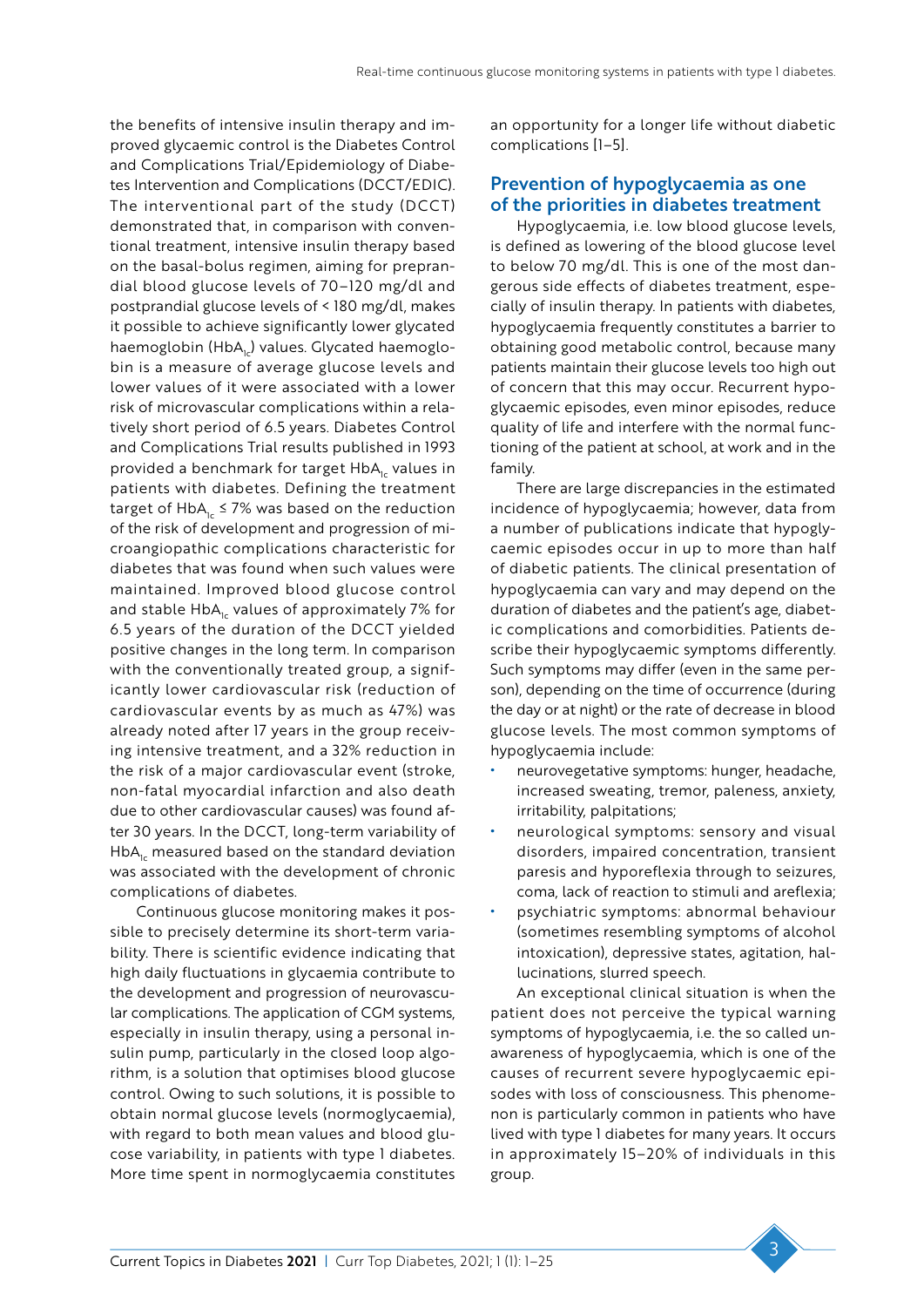A very important issue in the treatment of patients with type 1 diabetes is nocturnal hypoglycaemia, which does not cause the patient to wake up in most cases. Nocturnal hypoglycaemia may be suspected in a situation when the patient experiences increased sweating or nightmares while sleeping or has headaches after waking up. Because nocturnal hypoglycaemia is a source of anxiety for many insulin-treated individuals, patients often eat some snacks before going to sleep in an attempt to avoid it, which causes hyperglycaemia (high glucose levels) during the night and early in the morning. A recurrence of such situations may lead to impaired metabolic control of diabetes and an increased risk of development of chronic complications of the disease. Furthermore, other negative consequences of nocturnal hypoglycaemia are worth noting, such as poor sleep quality, fatigue or impaired functioning during the day. The consequences also include absenteeism at work, the need to perform additional blood glucose measurements on the day after nocturnal hypoglycaemia, the fear of recurrence of hypoglycaemia, and reducing the insulin doses recommended by the physician, which is not always justified. In extreme cases, nocturnal hypoglycaemia may lead to the patient's death.

Until not so long ago, the only measurement method available for patients in the diagnostics of hypoglycaemia, similar to daily self-monitoring of diabetes, was the invasive measurement of glucose levels in capillary blood (collected from the fingertip) using a glucose meter. In recent years, the method of CGM within the interstitial fluid has gained popularity in diabetes monitoring. Continuous glucose monitoring systems make it possible to improve the metabolic control of diabetes and to reduce the risk of hypoglycaemia, simultaneously improving quality of life for the patients. Particularly good treatment results with regard to both diabetes control and treatment safety can be obtained when using CGM systems integrated into a personal insulin pump. In these devices, insulin infusion may be automatically stopped at a low glucose level or if there is a risk of hypoglycaemia. The possibility of using such systems is of great importance, especially for patients with hypoglycaemia unawareness and for the prevention of nocturnal hypoglycaemia. Since the development of technologically advanced tools in modern diabetology aims to improve such devices further, systems integrating CGM with an insulin pump are currently undergoing intensive clinical trials. The purpose of these trials is to develop a fully automated insulin administration system, called a "closed loop" system [6, 7].

# Continuous glucose monitoring: definitions, clinical utility, available measurement technologies

With each year of the past decade, CGM systems have become more and more popular. They measure glucose concentrations in the interstitial fluid in a continuous manner, significantly reducing the invasiveness of blood glucose measurements and providing far more information than measurements performed using glucose meters. These devices provide information about the current glucose level and the short-term dynamics of its changes, as well as illustrating its course round the clock. The patient receives the result of the current measurements, trend signalling and retrospective analysis of glucose levels, presented as a continuous trace. This is beneficial for self-care/ self-monitoring of diabetes by the patient because it leads to an understanding of the relationship between daily life events and changes in glucose levels, and improves the effectiveness and safety of the therapy. Furthermore, for members of the diabetes treatment team, these systems are helpful for precise evaluation of the patient's glycaemic control level, for example, over the past 90 days, where glycaemic levels are reflected by HbA<sub>12</sub>. The systems are sufficiently accurate to enable an ongoing estimation of the parameter that corresponds to laboratory measurements of  $HbA<sub>1c</sub>$  and variation in blood glucose levels. The use of CGM systems enables a more precise definition of blood glucose control parameters, such as mean blood glucose level, blood glucose variability, time in range (TIR) of target glucose levels and determination of target glucose values in diabetes therapy.

The sensor in a CGM system is responsible for continuous measurement of glucose concentration in the interstitial fluid, and it determines both blood glucose levels and the dynamics of their continuous changes based on the defined algorithms. The range of available CGM systems is being continuously expanded, with the introduction of new or updated algorithms. Their accuracy is improving and approaching the accuracy of glucose meters, without any calibration being required. The receivers for glucose level recordings in CGM systems are often smartphones and, in the case of integrated systems, the CGM trace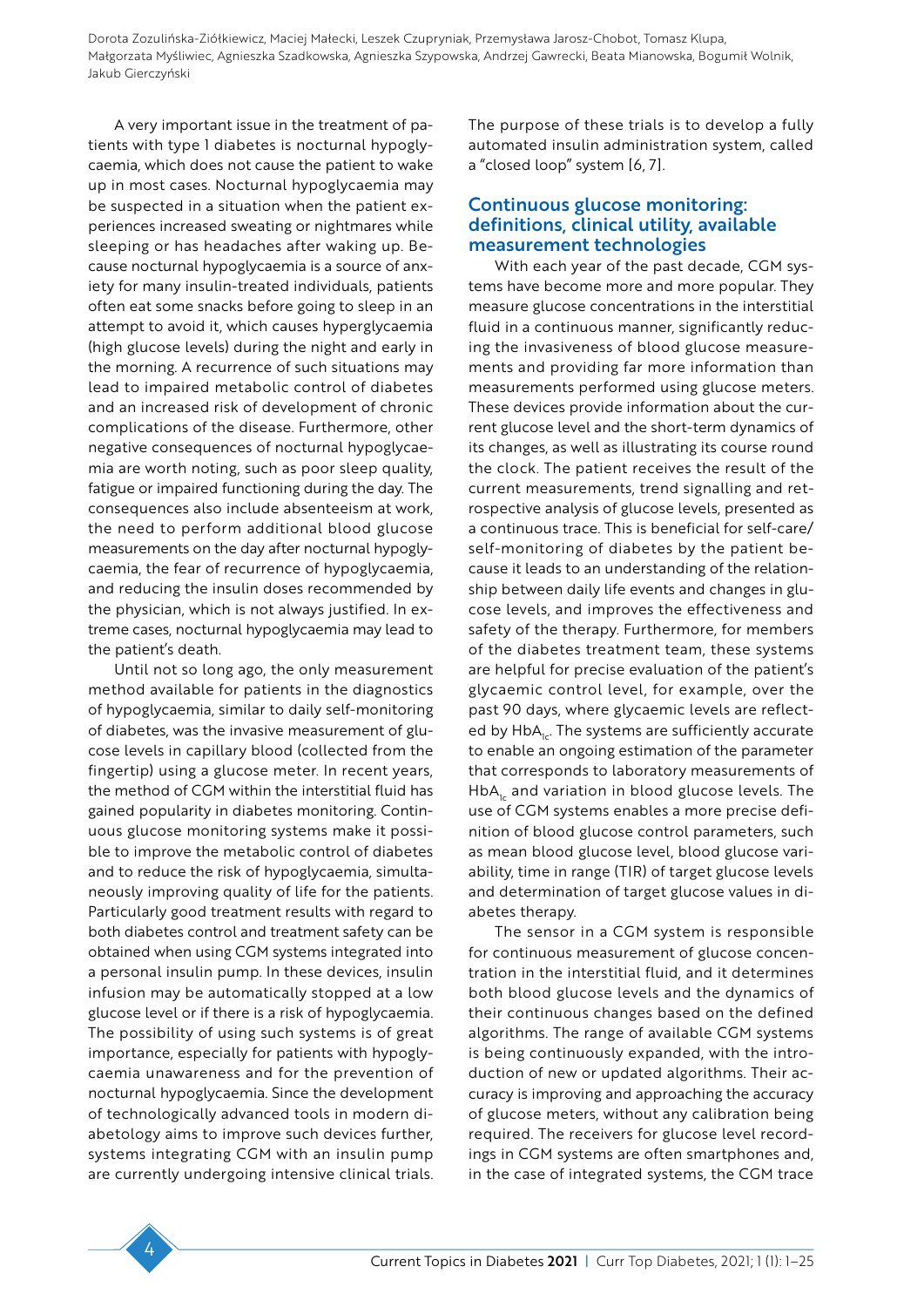is visible on the display on the personal insulin pump.

As part of the development of CGM systems, a secure data sharing model has also been introduced. This allows third parties to access the data, with the consent of the user. Using the Internet, individuals close to the patient – defined as "therapy partners" (e.g. parents) – may remotely observe blood glucose changes in real time (e.g. in their child) on mobile apps or on the software manufacturer's website. This function is available, for example, in the Guardian Connect, Dexcom G5 and G6 systems. An interesting option in the Guardian Connect system is also the automatic sending of text messages to treatment partners, e.g. information about changes in blood glucose levels. Internet connectivity also enables the rapid transfer of data from the CGM system applications to an Internet cloud, which is used, for example, in telemedicine. Another result of CGM development is its integration into insulin pumps. An example is the MiniMed 780G system, which automatically adjusts insulin delivery and corrects high blood glucose values, thanks to the development of rtCGM algorithms and improved measurement accuracy.

Continuous glucose monitoring systems are based on one of two main principles:

- rtCGM:
- intermittently scanned continuous glucose monitoring (isCGM), where the measurement is performed by scanning (FreeStyle Libre, i.e. flash glucose monitoring, an isCGM-flash glucose monitoring [FGM] system).

In view of the sensor type and blood glucose measurement method, CGM systems are classified as those using:

- transdermal sensors with an enzymatic measurement method (rtCGM and isCGM-FGM systems);
- long-term sensors implanted under the skin, using a fluorescence-based measurement method (Eversense XL).

Table 1 provides a comparison of the main characteristics of blood glucose monitoring systems that are available for patients.

Owing to the differences between the individual modern blood glucose monitoring systems, the patients may select the system that will best satisfy their expectations in collaboration with their diabetes treatment team (Table 2). For patients with hypoglycaemia unawareness or with recurrent serious hypoglycaemic episodes, rtCGM or isCGM-FGM2 systems with alarms (isCGM-FGM2, i.e. FreeStyle Libre 2) are recommended, preferably with low blood glucose prediction.

#### Standards of glycaemic control assessments based on continuous glucose monitoring traces and international consensus on the time in range

From the 1980s, daily glycaemic control in patients with type 1 diabetes was based on measurements of blood glucose levels (glycaemia) in capillary blood performed by the patient at home using a glucose meter. However, even when performed in line with the guidelines of scientific societies, at least 6 times a day, the measurements do not reflect glucose levels in a comprehensive manner. The values averaged for 14, 30 or 90 days, recorded in the glucose meter memory, give only a random sample-based representation of glucose levels measured at specified times of the day. Therefore, HbA<sub>1c</sub>, reflecting average blood glucose levels over the past 2–3 months, has remained the most important parameter used for the assessment of long-term blood glucose control. However,  $HbA_{1c}$ is not an ideal parameter as, for example, personal factors (e.g. certain types of anaemia and inter-individual differences in the intensity of glycation reactions) may interfere with the reliable interpretation of its result and it does not reflect the daily fluctuations of blood glucose levels or the frequency of hypoglycaemia.

Continuous glucose monitoring systems assess glucose levels in the interstitial fluid many times an hour and enable the collection of information on these measurements for any length of time (days, weeks, months, and even years), and thus are substantially devoid of the above limitations. Their widespread use in clinical practice and results from reliable studies provided the basis for the development of the International Consensus on Time in Range, i.e. the recommendations describing the interpretation and method of analysis of records from CGM (rtCGM, or intermittently scanned CGM-flash glucose monitoring – isCGM-FGM) devices. These recommendations define the formal conditions of CGM records and also the elements which should be included in the report on CGM analysis and how to interpret this report. A reliable report should include the analysis of 14 or more days on which CGM was active for at least 70% of the time. One of the most important parameters of blood glucose control included in the re-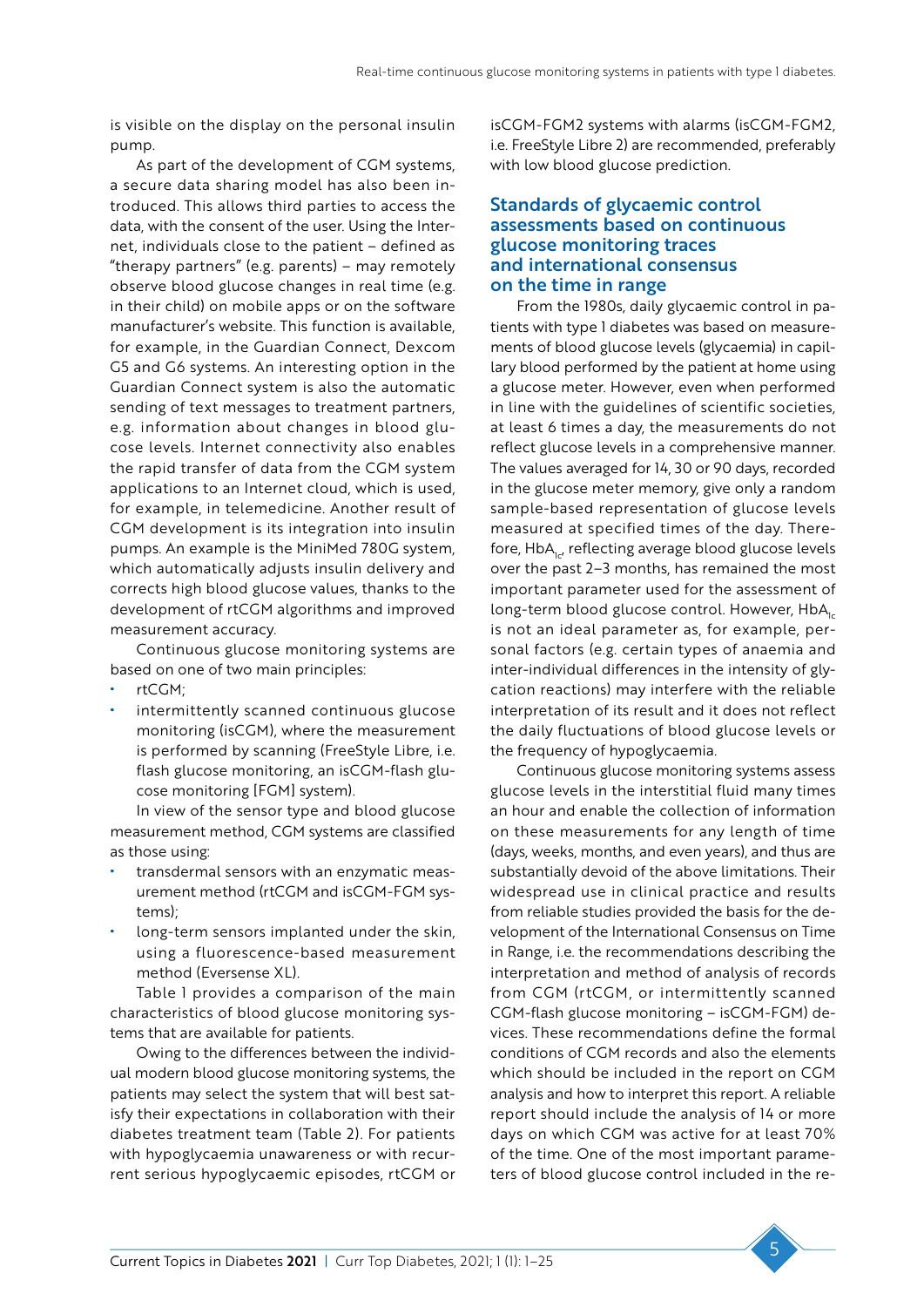Table 1. Comparison of blood glucose measurement methods: glucose meters, intermittently scanned continuous glucose monitoring-flash glucose monitoring and real-time continuous glucose monitoring\*

| Variable                                                                                                                                        | Glucose meter                                                                                                                                                                                                                  | <b>isCGM-FGM</b>                                                                                                                                                       | <b>rtCGM</b>                                                                                                                                                                                                                                                  |
|-------------------------------------------------------------------------------------------------------------------------------------------------|--------------------------------------------------------------------------------------------------------------------------------------------------------------------------------------------------------------------------------|------------------------------------------------------------------------------------------------------------------------------------------------------------------------|---------------------------------------------------------------------------------------------------------------------------------------------------------------------------------------------------------------------------------------------------------------|
| Body fluid in which glucose<br>concentration is measured                                                                                        | Capillary blood                                                                                                                                                                                                                | Interstitial fluid                                                                                                                                                     | Interstitial fluid                                                                                                                                                                                                                                            |
| Approval - patient's age                                                                                                                        | No age limit                                                                                                                                                                                                                   | From 4 years of age                                                                                                                                                    | Medtronic systems:<br>no age limit<br>Dexcom:<br>from 2 years of age<br>Eversense XL:<br>from 18 years of age                                                                                                                                                 |
| Approval for use<br>in pregnancy                                                                                                                | Yes                                                                                                                                                                                                                            | Yes                                                                                                                                                                    | Medtronic systems: yes<br>Dexcom: yes<br>Eversense XL: no                                                                                                                                                                                                     |
| Invasiveness<br>of measurement                                                                                                                  | Pricking of fingertip<br>(or alternatively the earlobe)<br>for each measurement                                                                                                                                                | Sensor placement every<br>14 days                                                                                                                                      | Sensor replacement<br>Medtronic:<br>every 6 or 7 days<br>Dexcom:<br>every 7 or 10 days<br>Eversense XL: every 180 days                                                                                                                                        |
| Need to calibrate<br>with a glucose meter                                                                                                       | Not applicable                                                                                                                                                                                                                 | <b>No</b>                                                                                                                                                              | Yes - minimum twice daily<br>Dexcom G6: no                                                                                                                                                                                                                    |
| Accuracy                                                                                                                                        | Requirement of meeting<br>the EN ISO 15197: 2015<br>Standard: 95% of results<br>with an error not exceeding<br>±15 mg/dl for glucose<br>concentrations<br><100 mg/dl or ±15%<br>for glucose concentrations<br>$\geq$ 100 mg/dl | MARD: 9.0%                                                                                                                                                             | <b>MARD</b><br>Medtronic, Guardian<br>Connect + Enlite: 9.1%<br>Guardian Sensor 3: 8.7%<br>(placed on the arm,<br>2-3 calibrations daily)<br>Guardian Sensor 3: 9.1%<br>(placed on the arm,<br>2 calibrations daily)<br>Dexcom G5, G6: 9%<br>Eversense XL: 9% |
| Number of measurements/<br>recordings per day                                                                                                   | Depends on the<br>requirements and<br>preferences of the patient<br>(at least 4x daily with<br>intensive insulin therapy;<br>optimally at least 8x daily)                                                                      | Recording of results every<br>15 min (96 measurements<br>per day); requirement to<br>scan no less frequently than<br>every 8 hours to obtain the<br>full 24-hour trace | Recording of results every<br>5 min (288 measurements<br>per day); requirement to<br>calibrate with a glucose<br>meter no less frequently<br>than every 12 hours<br>to obtain the full<br>24-hour trace<br>(except for Dexcom G6)                             |
| Information on trends<br>in blood glucose changes                                                                                               | <b>No</b>                                                                                                                                                                                                                      | Yes                                                                                                                                                                    | Yes                                                                                                                                                                                                                                                           |
| Warning alarms                                                                                                                                  | <b>No</b>                                                                                                                                                                                                                      | <b>No</b>                                                                                                                                                              | Yes                                                                                                                                                                                                                                                           |
| Possibility to take treatment<br>decisions (in particular<br>on insulin dosage) on the<br>basis of the measurement<br>performed with the device | Yes                                                                                                                                                                                                                            | Yes                                                                                                                                                                    | Systems:<br>MiniMed Veo: no<br>MiniMed 640G: no<br>MiniMed 670G: no<br>MiniMed 780G: yes<br>MiniMed 720G: no<br>Dexcom G4: no<br>Dexcom G5, G6: yes<br>Eversense XL: no                                                                                       |

*isCGM-FGM – intermittently scanned continuous glucose monitoring flash glucose monitoring, rtCGM – real-time continuous glucose monitoring*

*\*Adapted from the user manuals for the individual systems/devices and information materials provided by the manufacturers; intermittently scanned continuous glucose monitoring-flash glucose monitoring (i.e. FreeStyle Libre manufactured by Abbott Diabetes Care Inc.). Medtronic systems: MiniMed Veo, MiniMed 640G, 670G, 780G, 720G, Guardian Connect; Dexcom systems: G5, G6; Senseonics system: Eversense XL; MARD – mean absolute relative difference.*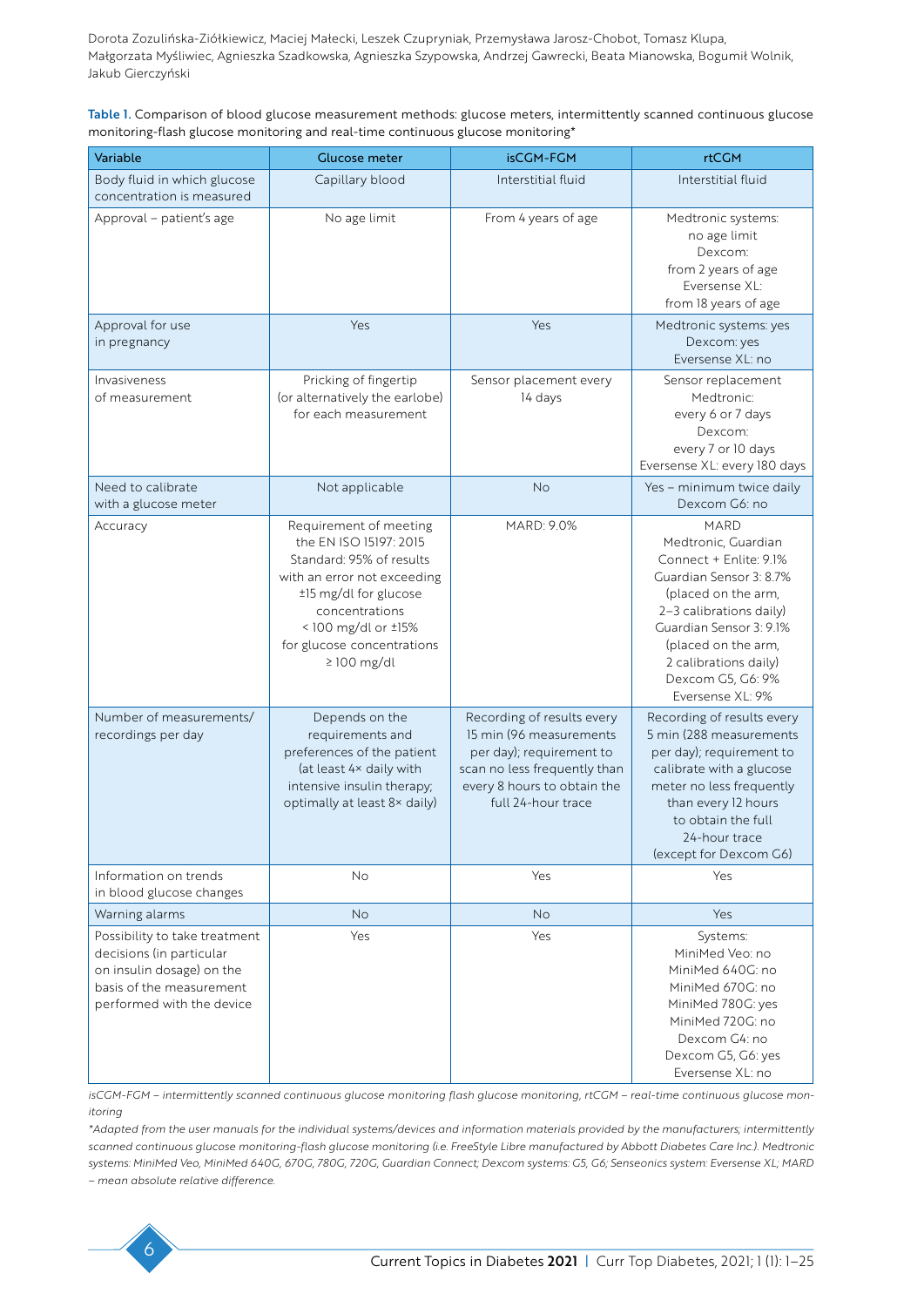| Manufacturer<br>of the rtCGM system        | Medtronic                                                                                                                                                                                                                                               | Dexcom                                                                                                                                                                                                                                                                                                                            | <b>Senseonics</b>                                  |
|--------------------------------------------|---------------------------------------------------------------------------------------------------------------------------------------------------------------------------------------------------------------------------------------------------------|-----------------------------------------------------------------------------------------------------------------------------------------------------------------------------------------------------------------------------------------------------------------------------------------------------------------------------------|----------------------------------------------------|
| Devices                                    | <b>Guardian Connect</b><br>(mobile device)<br>CGM coupled<br>with insulin pumps: MiniMed<br>Veo, MiniMed 640G,<br>MiniMed 670G MiniMed<br>780G, MiniMed 720G                                                                                            | Dexcom G4 PLATINUM<br>Dexcom G5<br>Mobile Dexcom G6                                                                                                                                                                                                                                                                               | Eversense XL                                       |
| Sensors                                    | Transdermal                                                                                                                                                                                                                                             | Transdermal                                                                                                                                                                                                                                                                                                                       | Implanted under the skin                           |
| Placement site                             | Recommended sites:<br>abdomen and upper portion<br>of buttocks                                                                                                                                                                                          | Children: abdomen and<br>upper portion<br>of buttocks, posterior part<br>of upper arm                                                                                                                                                                                                                                             | Upper arms                                         |
|                                            | Posterior part of upper<br>arm (Guardian Sensor 3),<br>but placement is possible<br>at any site with sufficient<br>subcutaneous tissue                                                                                                                  | Adults: abdomen (Dexcom<br>G5), abdomen, posterior part<br>of upper arm (Dexcom G6)                                                                                                                                                                                                                                               |                                                    |
| Level of difficulty<br>of sensor placement | Moderate                                                                                                                                                                                                                                                | Dexcom G5:<br>fairly simple/moderate<br>Dexcom G6: simple                                                                                                                                                                                                                                                                         | Sensor placed by a physician                       |
| Sensor replacement<br>frequency            | Enlite sensor: every 6 days<br>Guardian Sensor 3:<br>every 7 days                                                                                                                                                                                       | Dexcom G4 and G5 sensors:<br>every 7 days<br>Dexcom G6 sensor:<br>every 10 days                                                                                                                                                                                                                                                   | Every 180 days                                     |
| Transmitter                                | Replacement every<br>12 months                                                                                                                                                                                                                          | Dexcom G4: replacement<br>every 6 months;<br>Dexcom G5 and G6:<br>replacement<br>every 3 months                                                                                                                                                                                                                                   | Replacement every<br>12 months                     |
| Data storage<br>in the transmitter         | Guardian Connect:<br>up to 10 hours<br>MiniMed Veo:<br>up to 40 minutes<br>MiniMed 640G<br>MiniMed 670G<br>MiniMed 720G<br>MiniMed 780G:<br>up to 10 hours                                                                                              | Dexcom G5 and G6:<br>up to 3 hours in the<br>transmitter                                                                                                                                                                                                                                                                          | Up to 90 days                                      |
| Receiver                                   | Guardian Connect: mobile<br>device with the Guardian<br>Connect application:<br>in coupled systems - insulin<br>pumps<br>In the MiniMed 780G system:<br>added application for<br>the system user<br>and a dedicated application<br>for Therapy Partners | Dexcom G4: dedicated<br>receiver<br>Dexcom G5: dedicated<br>receiver or mobile device<br>with the Dexcom G5 Mobile<br>application<br>Dexcom G6: dedicated<br>receiver or mobile device<br>with the Dexcom G6<br>application<br>Dexcom follow application<br>for Therapy Partners<br>with the option of setting<br>separate alarms | Mobile device<br>with the Eversense<br>application |
| Wireless range                             | Guardian Connect: 6 m;<br>systems coupled<br>with an insulin pump:<br>1.8 m MiniMed 720G,<br>MiniMed 780G: Bluetooth<br>connectivity (BLE)                                                                                                              | 6 <sub>m</sub>                                                                                                                                                                                                                                                                                                                    | 7.6 m                                              |

| Table 2. Overview of the available advanced real-time continuous glucose monitoring systems* |  |
|----------------------------------------------------------------------------------------------|--|
|----------------------------------------------------------------------------------------------|--|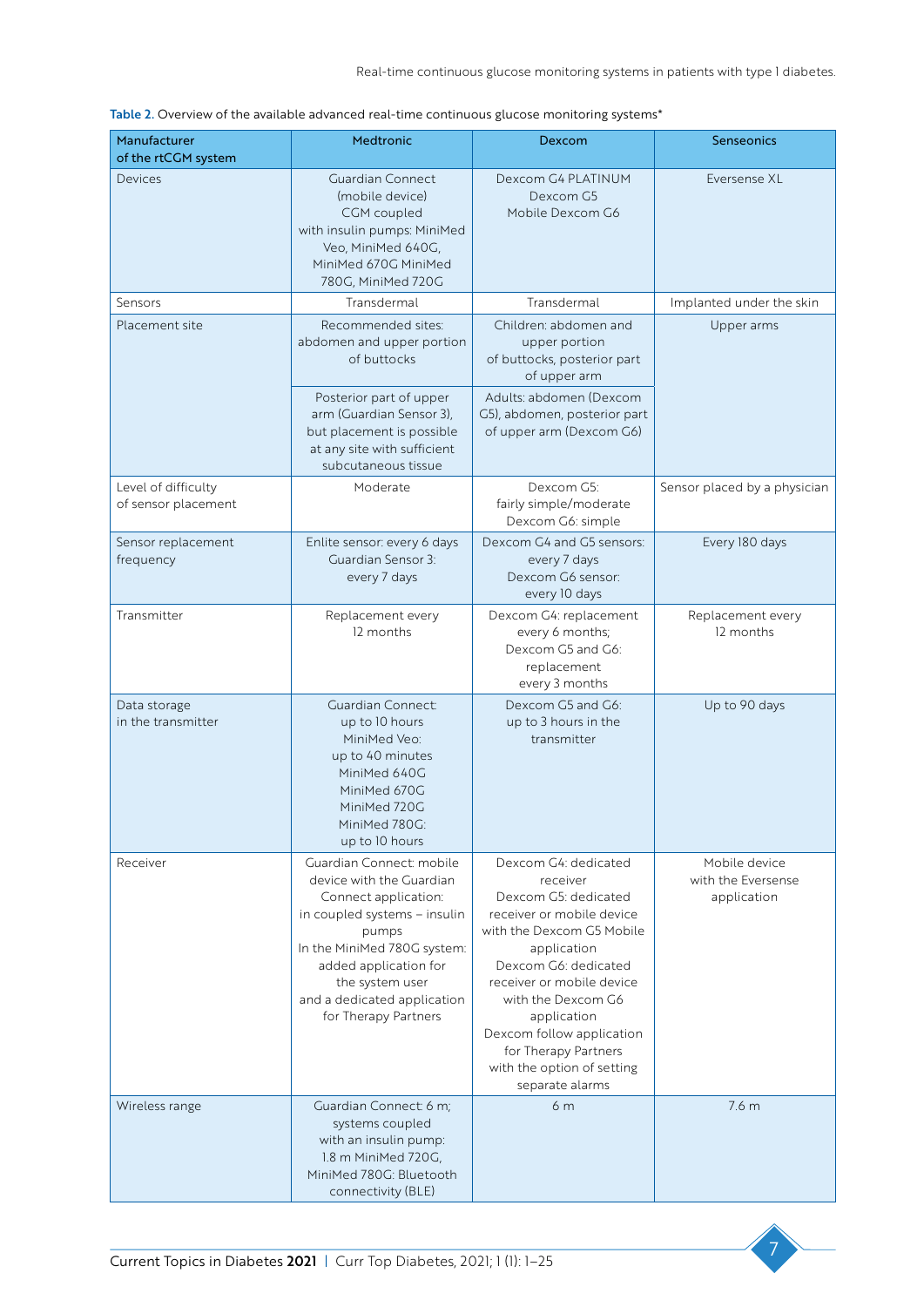#### Table 2. Cont.

| Manufacturer<br>of the rtCGM system                                                                                                    | <b>Medtronic</b>                                                                                                                                                                                                                                                                                                                                           | Dexcom                                                                                                                                                                | <b>Senseonics</b>                                                      |
|----------------------------------------------------------------------------------------------------------------------------------------|------------------------------------------------------------------------------------------------------------------------------------------------------------------------------------------------------------------------------------------------------------------------------------------------------------------------------------------------------------|-----------------------------------------------------------------------------------------------------------------------------------------------------------------------|------------------------------------------------------------------------|
| Information on trends                                                                                                                  | MiniMed Veo:<br>5 ranges Guardian Connect,<br>MiniMed 640G                                                                                                                                                                                                                                                                                                 | 7 ranges                                                                                                                                                              | 5 ranges                                                               |
|                                                                                                                                        | MiniMed 670G<br>MiniMed 720G<br>MiniMed 780G: 7 ranges                                                                                                                                                                                                                                                                                                     |                                                                                                                                                                       |                                                                        |
| Alarms for low and high<br>blood glucose levels                                                                                        | Yes                                                                                                                                                                                                                                                                                                                                                        | Yes                                                                                                                                                                   | Yes                                                                    |
| Predictive alarms                                                                                                                      | Yes                                                                                                                                                                                                                                                                                                                                                        | Yes                                                                                                                                                                   | Yes                                                                    |
| Blood glucose trend alarms                                                                                                             | Yes                                                                                                                                                                                                                                                                                                                                                        | Yes                                                                                                                                                                   | Yes                                                                    |
| Vibration alarms for low<br>and high blood<br>glucose levels and blood<br>glucose trends from<br>the transmitter without<br>a receiver | <b>No</b>                                                                                                                                                                                                                                                                                                                                                  | <b>No</b>                                                                                                                                                             | Yes                                                                    |
| Device calibration                                                                                                                     | Minimum twice daily                                                                                                                                                                                                                                                                                                                                        | Dexcom G4, G5: twice daily<br>Dexcom G6: not required                                                                                                                 | Twice daily                                                            |
| Option of sending data<br>to an Internet cloud                                                                                         | Guardian Connect<br>MiniMed 720G<br>MiniMed 780G: yes<br>(when connected to the<br>Internet, continuous data<br>sending to therapy partners)<br>MiniMed Veo<br>MiniMed 640G<br>MiniMed 670G: there is no<br>continuous data sending;<br>data from the pump<br>memory for the given<br>period are sent with the use<br>of the CareLink Personal<br>software | Yes<br>(when connected to the<br>Internet, continuous data<br>sending to therapy partners<br>from Dexcom Follow and<br>to the Dexcom Clarity data<br>analysis system) | Yes<br>(when connected to the<br>Internet, continuous data<br>sending) |

*CGM – continuous glucose monitoring, rtCGM – real-time continuous glucose monitoring*

*\*Adapted from the user manuals for the individual systems and information materials provided by the manufacturers.*

Table 3. Target values for blood glucose control parameters in patients with diabetes using continuous glucose monitoring (real-time continuous glucose monitoring/intermittently scanned continuous glucose monitoring-flash glucose monitoring). The target ranges are presented for glucose levels, the recommended ranges for the time spent with blood glucose levels within the target range (time in range), the time spent with blood glucose levels below the target range (time below range) and for the time spent with blood glucose levels above the target range (time above range) [8]

| Patient group                                                        | Time in range                                |                     | Time below range                             |                                                    | Time above range                              |                                                    |
|----------------------------------------------------------------------|----------------------------------------------|---------------------|----------------------------------------------|----------------------------------------------------|-----------------------------------------------|----------------------------------------------------|
|                                                                      | %<br>of readings<br>(time during<br>the day) | Target range        | %<br>of readings<br>(time during<br>the day) | <b>Blood glucose</b><br>levels below<br>the target | %<br>of readings<br>(time during<br>the day)  | <b>Blood glucose</b><br>levels above<br>the target |
| Type I diabetes/<br>type 2 diabetes                                  | >70%<br>(16 h 48 min)                        | $70 - 180$<br>mg/dl | $<$ 4% (< 1 h)<br>$<$ 1% ( $<$ 15 min)       | $<$ 70 mg/dl<br>$< 54$ mg/dl                       | $< 25\% (< 6 h)$<br>$< 5\%$<br>(< 1 h 12 min) | $>$ 180 mg/dl<br>$>$ 250 mg/dl                     |
| Elderly individuals/<br>individuals at high risk<br>of hypoglycaemia | $> 50\%$ ( $> 12$ h)                         | $70 - 180$<br>mg/dl | $<$ 1% ( $<$ 15 min)                         | $< 70$ mg/dl                                       | $<10\%$<br>(< 2 h 24 min)                     | > 250 mg/dl                                        |
| Pregnant women<br>with type I diabetes                               | >70%<br>(16 h 48 min)                        | $63 - 140$<br>mg/dl | $< 4\%$ (< 1 h)<br>$<$ 1% ( $<$ 15 min)      | $<$ 63 mg/dl<br>$< 54$ mg/dl                       | $< 25\% (< 6 h)$                              | $>140$ mg/dl                                       |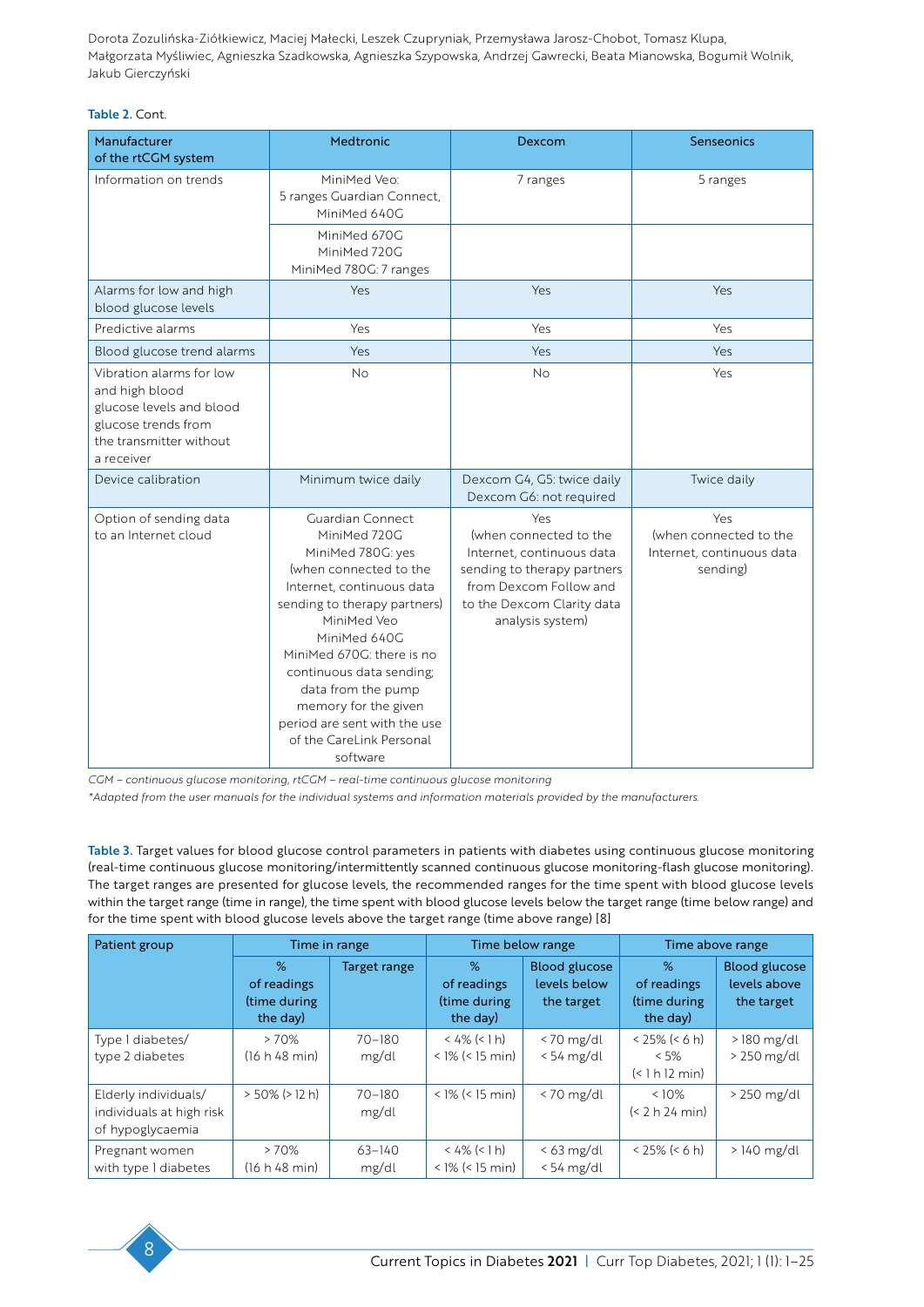port generated on the basis of the CGM records is the TIR, i.e. the mean time per day spent with the blood glucose levels within the range of target values. Time in range is expressed in hours or as the mean percentage of readings within the range of target glucose levels (corresponding to the mean percentage of time spent during the day with blood glucose levels within the range of target values). The report also includes the time below range (TBR), which indicates the overall duration of hypoglycaemic episodes and the time above range (TAR), as well as the coefficient of variation of (CV) for blood glucose. These are highly valuable parameters for blood glucose control, because they provide information on both glucose levels and their changes (fluctuations) over the entire period analysed.

The 2020 clinical guidelines of Diabetes Poland, concerning the target ranges for glucose levels and time ranges for TIR, TBR and TAR, consistent with the International Consensus on Time in Range, are presented in Table 3. Moreover, in accordance with the International Consensus on Time in Range, the CV for glucose levels should

A

not exceed 36%. In addition to TIR, TBR, TAR and CV, a standard CGM report also includes mean glucose level, the glucose management indicator (GMI) calculated based on the mean glucose level, and the ambulatory glucose profile (AGP) graph, presenting the mean values and range of fluctuations of blood glucose levels at different times of day both graphically and numerically (Figure 1). The development and popularisation of consensus guidelines for the analysis of CGM traces met the expectations of clinicians and patients themselves, because they define the targets that should be aimed at. This enables simple interpretation of the CGM results and provides an opportunity for improving the quality of life and prognosis in patients with type 1 diabetes [8, 9].

#### Clinical justification for the usefulness of the time in range and related parameters as a complement to glycated haemoglobin assessment

For about three decades, in particular after the publication of the results of DCCT and the United Kingdom Prospective Diabetes Study with



Figure 1. Elements of a report on the analysis of continuous glucose monitoring (CGM) records using the report for the Guardian Connect system, Medtronic, as an example. A – graph for ambulatory glucose profile, B – presentation of the percentage of time for the individual blood glucose ranges: 70–180 mg/dl – target range (time in range), < 70 mg/dl – hypoglycaemia range (time below range, time below range – level 1 hypoglycaemia: 54–69 mg/dl, level 2 hypoglycaemia: < 54 mg/dl), > 180 mg/dl – hyperglycaemia range (time above range, time above range – level 1 hyperglycaemia: 181–250 mg/dl, level 2 hyperglycaemia: > 250 mg/dl), C – statistical data

*Data from at least 14 consecutive days of the CGM records should be analysed.*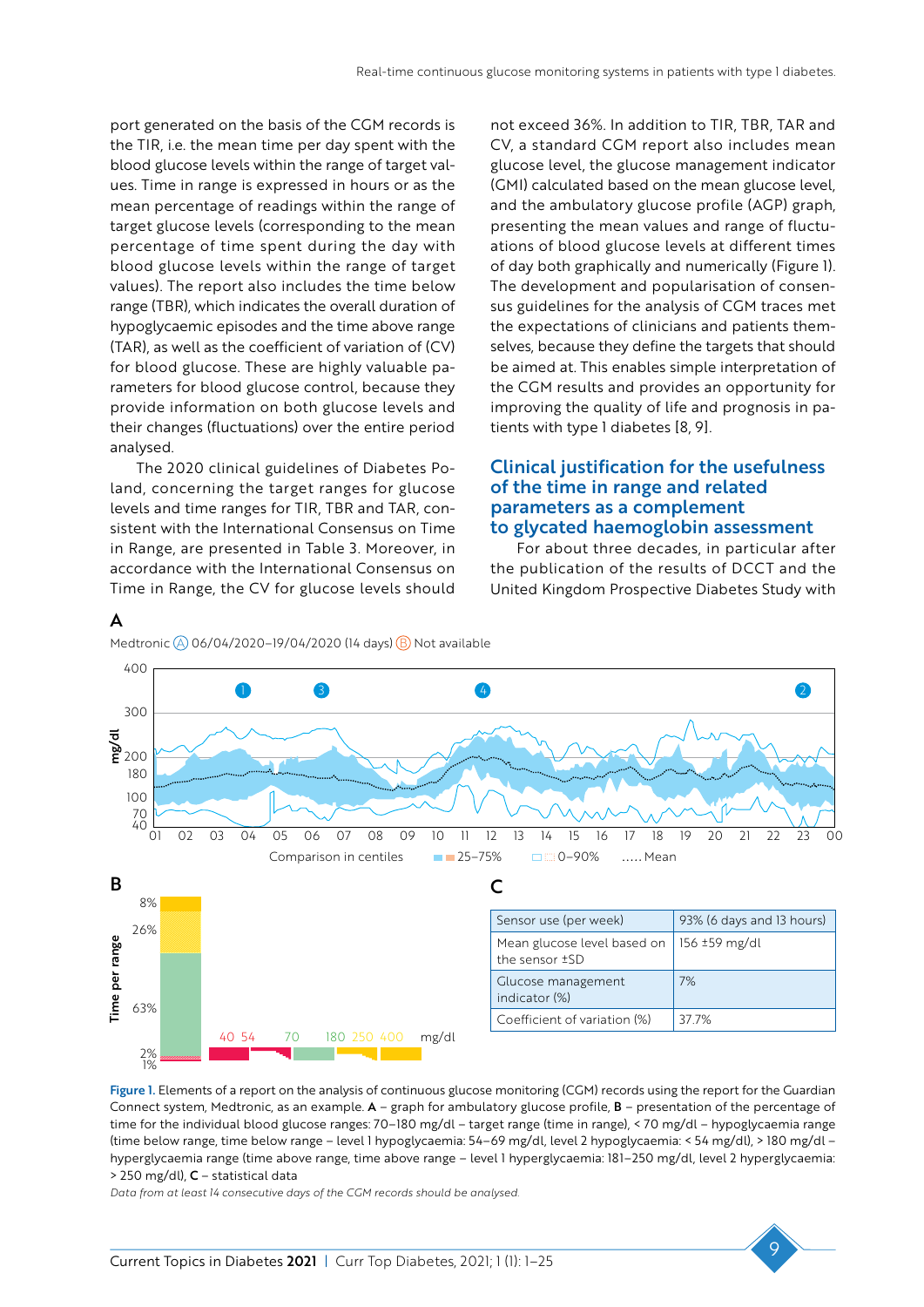participation of patients with type 1 and 2 diabetes, respectively, diabetes control monitoring was based on self-monitoring of blood glucose (SMBG), performed at variable intensities by the patients, and on periodic measurements of  $HbA<sub>1c</sub>$  levels in the blood. Those were the parameters on which diabetes control criteria were based.

In clinical and observational studies conducted in patients with type 1 and 2 diabetes,  $HbA_{1c}$ became a marker used for determining the risk of micro- and macrovascular complications of the disease, with lower  $HbA<sub>1c</sub>$  values being indicative of a reduction in this risk. Despite the unquestionable clinical usefulness of  $HbA_{1c}$ , the diabetes care community was aware of its flaws. In fact, while reflecting the mean glucose level over a longer period, HbA<sub>1c</sub> does not provide any information on short-term blood glucose fluctuations, e.g. on the frequency and length of hypoglycaemic episodes and glycaemic spikes. In daily practice, physicians therefore see patients whose  $HbA_{1c}$  level is maintained within the individual target range or is close to the treatment target, but who are characterised by high diabetic instability, with numerous hypoglycaemic episodes and significant hyperglycaemic excursions (Figure 2). Regardless of the fact that  $HbA_{1c}$  measurements, for example, performed every 3–4 months, are complemented by SMBG carried out several times a day, many of the above-mentioned blood glucose excursions are still not registered by the patient or presented to the physician. Therefore, it was only natural that the search for alternative markers for blood glucose control was continued, as demonstrated by numerous publications on substances such as fructose and 1,5-anhydroglucitol.

A breakthrough occurred in the first decade of the present century, with the approval of rtCGM systems. Owing to the large number of measurements of glucose concentrations in the interstitial fluid over 24 hours, a gradual improvement in the accuracy and precision of such measurements and the development of analytical applications, new diabetes control parameters appeared, which complement the existing model of assessment of diabetes control based on  $HbA<sub>1c</sub>$  and glucose meter readings. The growing group of users of CGM systems, reaching dozens of percent of the whole population of patients with type 1 diabetes in some countries, resulted in the need to develop new diabetes control criteria based on the parameters obtained from CGM. These criteria have now finally been developed by a group of international experts.

The parameter obtained from CGM which is given the most attention in clinical practice is the time spent by the patient with blood glucose levels maintained within the target range, defined as



Figure 2. Record of blood glucose levels in three patients with identical glycated haemoglobin levels but different time in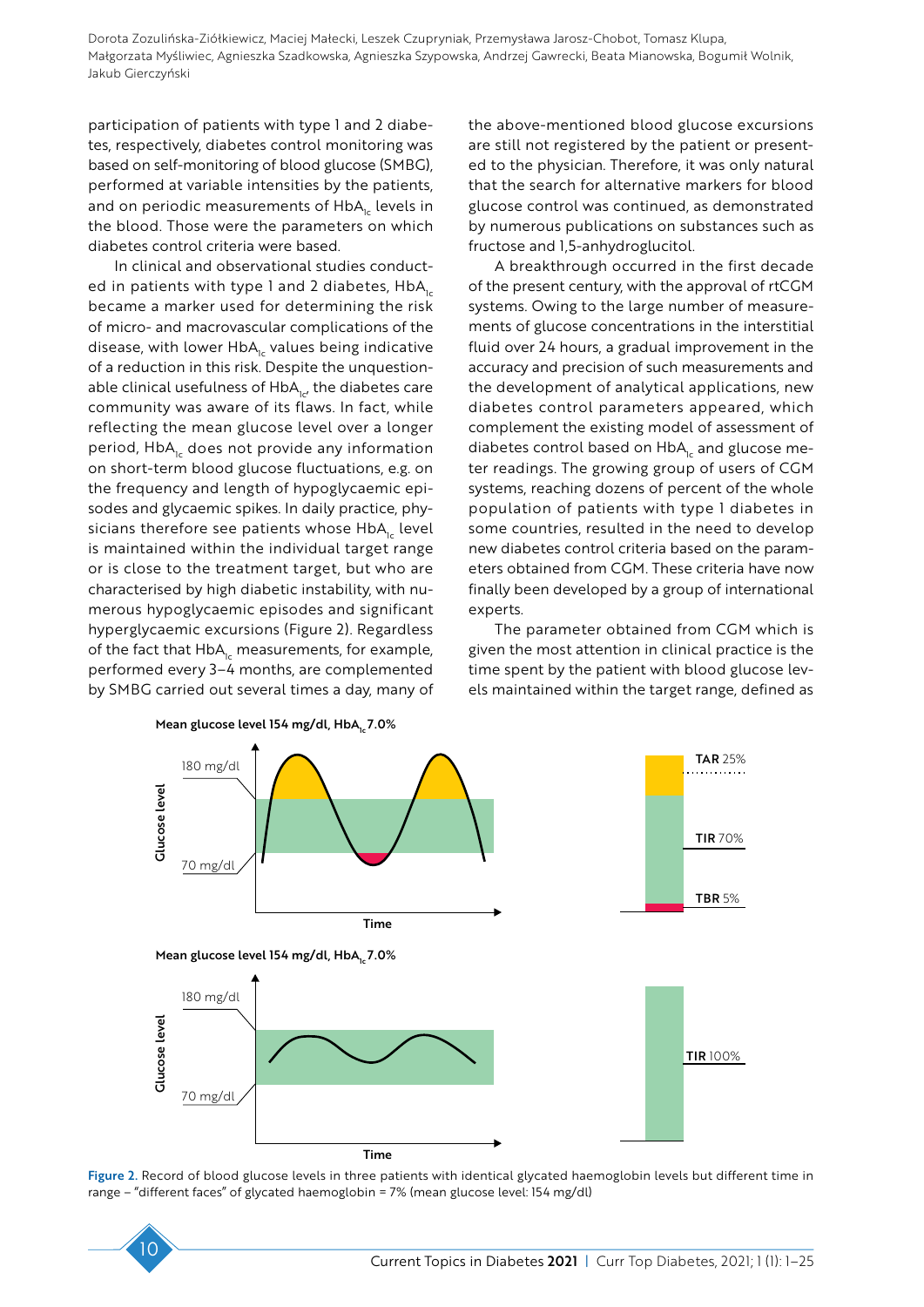

Figure 3. Record of blood glucose levels in two patients with identical time in range levels but different glycated haemoglobin values

glycaemia within the range of 70–180 mg/dl. The exception is women with type 1 diabetes who are pregnant, in whom this range is defined as 70–140 mg/dl. A characteristic of the TIR, lacking in traditional parameters such as  $HbA_{1c}$ , is that it not only reflects the averaged glucose level, to which episodes of hypo- and hyperglycaemia also contribute, but also provides an insight into the extent to which the patient succeeds in achieving the desired blood glucose levels with avoidance of such adverse episodes. Time in range value correlates with  $HbA<sub>1c</sub>$  level and, as shown by retrospective analyses, it exhibits a strong relationship with the risk of chronic complications of diabetes. Prospective studies investigating the relationship between TIR and the risk of such complications are expected to take place in the near future. Nevertheless, it should be emphasised that patients with the same TIR value may have significantly different  $HbA<sub>1c</sub>$  values and different interrelations of high and low blood glucose levels (Figure 3). The comprehensive analysis of diabetes control should therefore be complemented by other parameters calculated on the basis of rtCGM records. These are the mean blood glucose level and the time spent with blood glucose below and above the target range (TBR, TAR), and also the parameter which describes the percentage intensity of fluctuations in blood glucose levels, i.e. the CV. When analysed jointly, these parameters reflect the degree of blood glucose control much more comprehensively and accurately than SMBG and  $HbA_{1c}$ .

The state-of-the-art blood glucose monitoring systems improve the efficacy and safety of treatment in individuals living with type 1 and 2 diabetes, and patients using CGM systems achieve a durable reduction in their  $HbA<sub>1c</sub>$  value, regardless of the method of insulin administration. Patients who apply CGM systems use far fewer glucose meter strips. The extent of reduction in their use depends mainly on the type of system used for continuous glucose monitoring, as some systems require calibration and glucometric measurement before an insulin bolus is administered. Along with further improvements to CGM systems, patients who use these systems can be expected to stop using glucose meters completely within a relatively short time. In current daily medical practice, new parameters obtained from CGM and  $HbA<sub>1c</sub>$ testing complement each other. However, it must be emphasised that the  $HbA<sub>1c</sub>$  value is estimated automatically in applications supporting CGM systems (and referred to as estimated HbA1c, e HbA<sub>1c</sub> or GMI). The glucose management indicator value correlates well with the biochemically tested  $HbA_{1c}$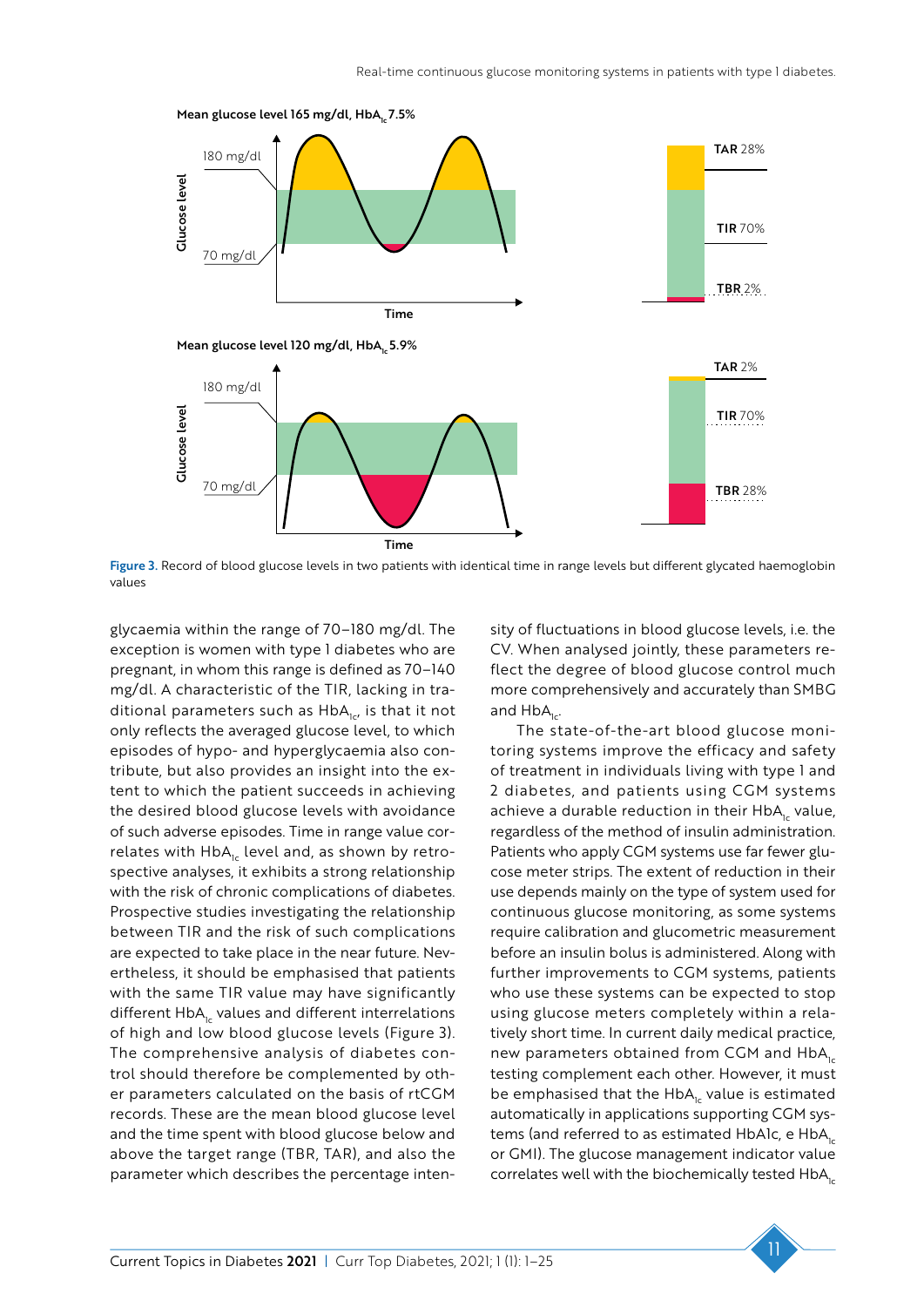percentage and can be obtained without the need for incurring any additional costs or waiting for the laboratory test result. In the near future, it is therefore possible that laboratory measurements of  $HbA_{1c}$  will be completely replaced by the GMI. This will be of particular importance for patients with concomitant diseases which may decrease the accuracy of the laboratory measurement of  $HbA<sub>1c</sub>$ , e.g. in individuals with coexisting haemolytic anaemia and in patients undergoing dialysis. Glycated haemoglobin level is usually understated in such patients – it does not correspond to the mean glucose level and it may be similar to that found in an individual whose TIR is higher.

Using TIR and other CGM-based parameters in clinical practice is a qualitative change in the method of assessing the level of blood glucose control, translating into better treatment effects, improvement to the patients' quality of life, and,



Arrows indicate the rate and direction of changes in glucose levels

Figure 4. Information provided by continuous glucose monitoring systems and presented on the screens of the continuous glucose monitoring receivers



Figure 5. Changes in glucose concentration and an example of the change trend arrows for the receiver of a continuous glucose monitoring system

#### New dimension of diabetes treatment using real-time continuous glucose monitoring systems – practical aspects of therapy related to the analysis of the current trends in glycaemic changes

The screens on the receivers of all CGM systems display not only the current blood glucose level value and blood glucose profile for the last 3–24 hours, but also the trend arrows. They present the rate and direction of blood glucose changes over the last 15–20 minutes and are predictive for blood glucose changes over the 20–30 minutes following the measurement (Figure 4). Arrows pointing up indicate that the glycaemia value will increase and arrows pointing down indicate that it will drop (Figure 5). The number or positioning of the arrows (vertical, slanted or horizontal) indicates the rate of change.

In the individual CGM systems, the same trend arrows may indicate different rates of blood glucose changes. For this reason, the first thing to teach the user should be what rate and direction of the predicted change in blood glucose is indicated by the individual trend arrows of the given device.

The blood glucose change trend, the "prediction for the future", provides additional and very important information for individuals living with diabetes. For example, when the current blood glucose value is 105 mg/dl (within the normal range) and the trend arrow indicates a blood glucose decrease at a rate of 2–3 mg/dl per minute, this means that the predicted blood glucose value in 20 minutes will probably be approximately 45–65 mg/dl – in this situation, the trend arrow indicates the risk of hypoglycaemia. This information should be taken into account by the patient to appropriately modify the diabetes therapy on the spot based on the blood glucose readout (e.g. when deciding on the insulin dose for a meal or on the steps to be taken before physical activity – "Should I eat an additional portion of carbohydrates or not…?"). Practical rules developed by expert groups are currently available on the interpretation of the trend arrows and on treatment modification, while taking into account the predicted changes in blood glucose. The simplest recommended approach is to increase the insulin dose when a rising trend appears and reduce the insulin dose when a falling trend appears.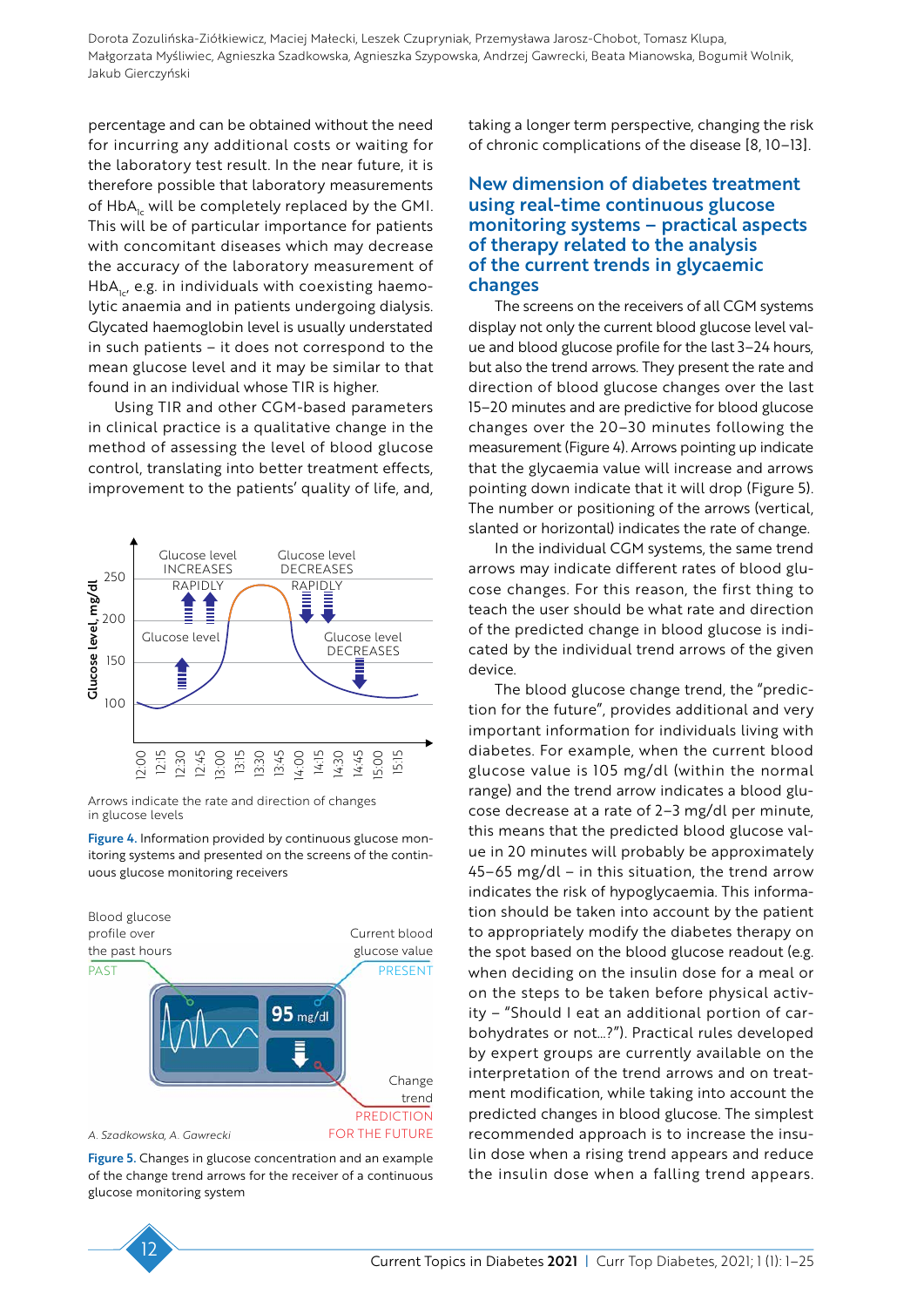On a daily basis, owing to the possibility of predicting the risk of hypoglycaemia, the patient could eat carbohydrates beforehand, thus avoiding its occurrence. What is more, using the information on the rate of blood glucose decrease, the patient could eat the amount of carbohydrates corresponding to this rate, reducing the risk of consequential hyperglycaemia. Consideration of the trend arrows helps people living with diabetes prepare more effectively for activities such as physical exercise, driving a car or sleeping at night.

Since it is the patient who is responsible for ongoing daily blood glucose monitoring and interpretation of trends, the education of CGM users (and in the case of children, their caregivers) should also include basic rules on the immediate modification of therapy based on the trend arrows, in addition to the typical broad spectrum of topics related to daily self-monitoring and prophylaxis against diabetes complications. Such training of diabetic patients may help to prevent hypoglycaemia, increase the TIR and reduce blood glucose fluctuations.

It should be emphasised that in rtCGM systems, in contrast to the intermittently scanned CGM-flash glucose monitoring (isCGM-FGM) systems, the information on the trend in blood glucose changes is not only visible as arrows on the device screen (presented in a continuous manner) but may also be actively reported by the system to the user in the form of glucose rate of change alerts (sounds or vibrations). These alerts may turn the patient's attention to the predicted rapid changes in blood glucose and accelerate the patient's reactions even more effectively, which could

constitute a further element contributing towards improved safety and metabolic control in individuals living with diabetes.

When considering the trend arrows after the initial use by the patients of the disease management algorithm proposed by the experts, it may become necessary to correct these arrows. In fact, it is important to bear in mind the patients' individual needs, which arise from their varied lifestyles, diets, types of work, and physical capacity and activity.

As demonstrated by clinical observations, regular consideration of trend arrows in daily diabetes treatment helps patients to improve their blood glucose control. The effectiveness of use of the trend arrows depends not only on patient education, but also on diabetes treatment teams trained in this area motivating the patients to take appropriate action [14–16].

#### Alarm settings on real-time continuous glucose monitoring systems

Alarms in rtCGM systems complement the function of trend arrows, by providing information on blood glucose values when the patient is not analysing trend arrows, e.g. while sleeping or busy at work. Real-time notifications make it possible to react to changes in blood glucose levels on an ongoing basis. Owing to this, the alarms increase patients' involvement in controlling their own disease and enable an intervention before the occurrence of hypo- or hyperglycaemia, which increases the patient's safety, reduces blood glucose fluctuations and improves diabetes control.



Figure 6. Alarms available in real-time continuous glucose monitoring systems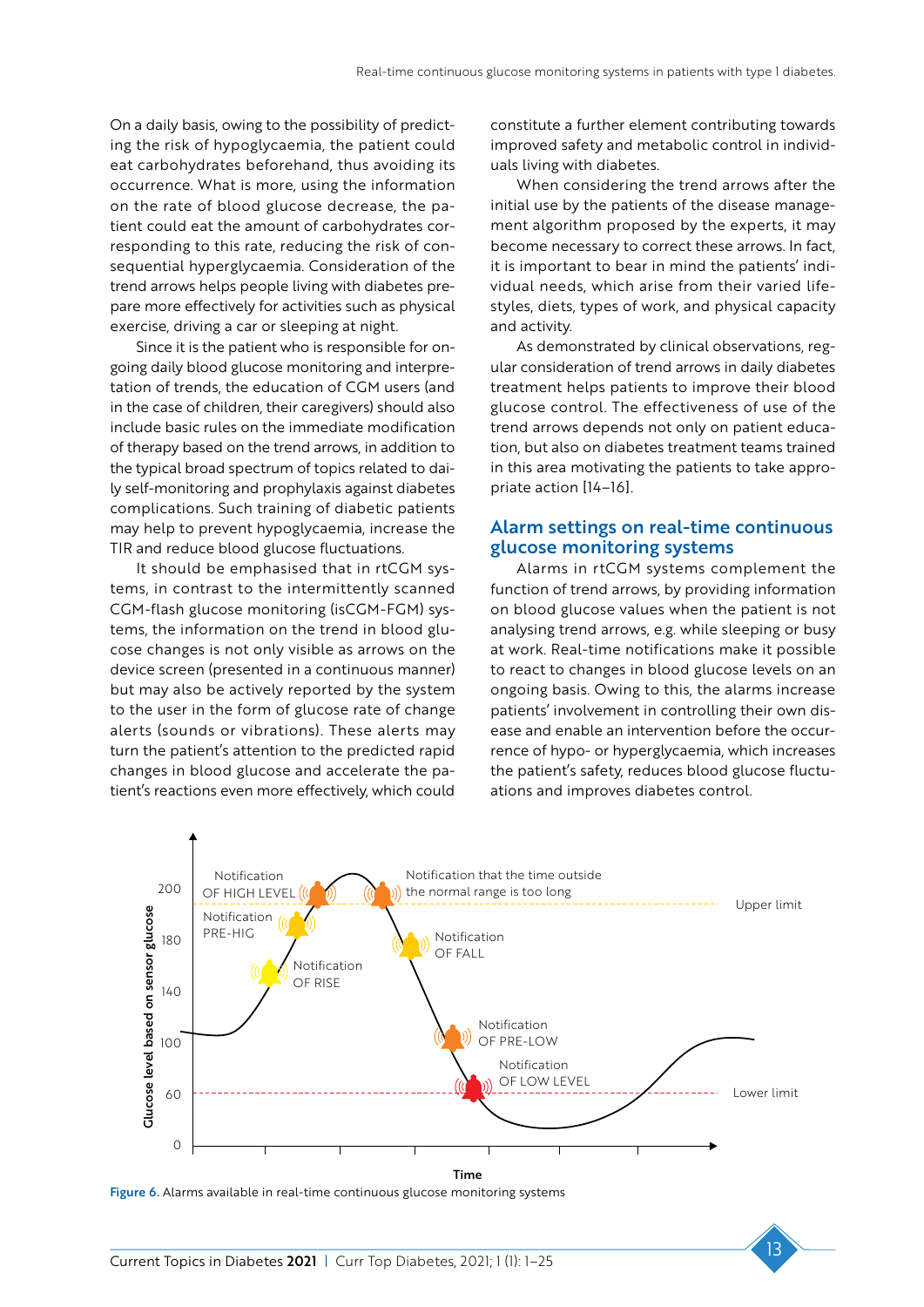| Upper and lower limits of glucose<br>concentration measured by the rtCGM<br>sensor glucose | Notifications related to high/low sensor glucose (hyperglycaemia/<br>hypoglycaemia) are configured based on these threshold glucose level<br>(sensor glucose) values                                                            |
|--------------------------------------------------------------------------------------------|---------------------------------------------------------------------------------------------------------------------------------------------------------------------------------------------------------------------------------|
| Notification pre-high/low SG                                                               | Predictive alarm – a notification generated when the glucose level approaches<br>the upper/lower SG limit; owing to this alarm, the patient is given advance notice<br>of an impending episode of hyperglycaemia/ hypoglycaemia |
| Notification of high/low SG                                                                | Threshold alarm - the system notifies the user when SG reaches or exceeds<br>the upper/lower limit                                                                                                                              |
| Notification of SG rise/fall                                                               | Trend alarm – the system notifies the user when SG rapidly rises/falls; it shows<br>SG fluctuations after meals                                                                                                                 |
| Reminder that the time outside<br>the SG range is too long                                 | Notifies that the duration of hyperglycaemia/hypoglycaemia is too long                                                                                                                                                          |

Table 4. Types of glucose level alarms in real-time continuous glucose monitoring systems and their importance

*rtCGM – real-time continuous glucose monitoring, SG – sensor glucose; glucose concentration measured by the rtCGM sensor*

The currently available rtCGM systems offer different kinds of notifications in the form of sounds and/or vibration (Figure 6, Table 4):

- hypoglycaemia threshold alarm (low glucose notification) and hyperglycaemia threshold alarm (high glucose notification);
- trend alarm, i.e. an alarm signalling a rapid rate of change in glucose levels – warning that the glucose level is decreasing rapidly (glucose fall notification) or increasing rapidly (glucose rise notification);
- early warning alarm before the glucose level starts to change rapidly, i.e. the predictive alarm, warning when blood glucose is approaching the threshold (limit) of hypoglycaemia (pre-low notification) or hyperglycaemia (pre-high notification);
- alarm reminding that the time outside the normal blood glucose range is too long.

The alarm settings are adjusted to the needs of each individual patient, for example, taking into account diabetes control, fear of hypoglycaemia, hypoglycaemia unawareness, insulin sensitivity, types of devices used, physical activity, time of day, and experience with rtCGM use. Real-time continuous glucose monitoring systems allow individual setting of various threshold values for hypoand hyperglycaemia alarms during daily activity and when sleeping. The alarm settings will need to be modified over the course of rtCGM use.

In patients with type 1 diabetes, the use of rtCGM with the hypoglycaemia alarm turned on at a glucose level of 80 mg/dl has been shown to reduce the frequency of hypoglycaemia ≤ 65 mg/dl by over 40% in comparison to the use of rtCGM with the alarms switched off.

The predictive alarm gives the patient the opportunity to react quickly to ongoing changes in blood glucose, allowing severe hypoglycaemia and

acute hyperglycaemia to be avoided. It provides an opportunity to intervene before hypoglycaemia or hyperglycaemia manifests. Research studies indicate that predictive alarms substantially decrease the incidence of hypoglycaemia when compared with the CGM system without this function, regardless of the level of glucose concentration that has been set as the alarm threshold. Furthermore, the use of the predictive alarm for hypoglycaemia reduced the incidence of hyperglycaemia > 250 mg/dl, which may be associated with a reduction in excessive consumption of carbohydrates during an episode of hypoglycaemia [17–19].

# Clinical usefulness of alarms in real-time continuous glucose monitoring systems

In the treatment of diabetes, it is extremely important for the patient to know what his or her current glucose level is and the direction in which it is changing. Alarms in rtCGM systems make the patients feel that their safety is monitored for 24 hours a day and they will receive timely information allowing them to avoid a potentially dangerous situation. In some cases, real-time CGM systems may play the role of a "guardian angel" – monitoring glycaemic patterns and trends and intervening to warn the patient about potentially dangerous events related to glucose levels, so as to enable the patient to take the appropriate actions in advance.

Real-time continuous glucose monitoring devices fitted with alarms enable the patients to react immediately to prevent impending hypo- or hyperglycaemia. They also provide an insight into how factors such as the type and size of a meal, the type and intensity of physical activity and concomitant diseases affect glucose levels. Real-time continuous glucose monitoring devices allow gly-

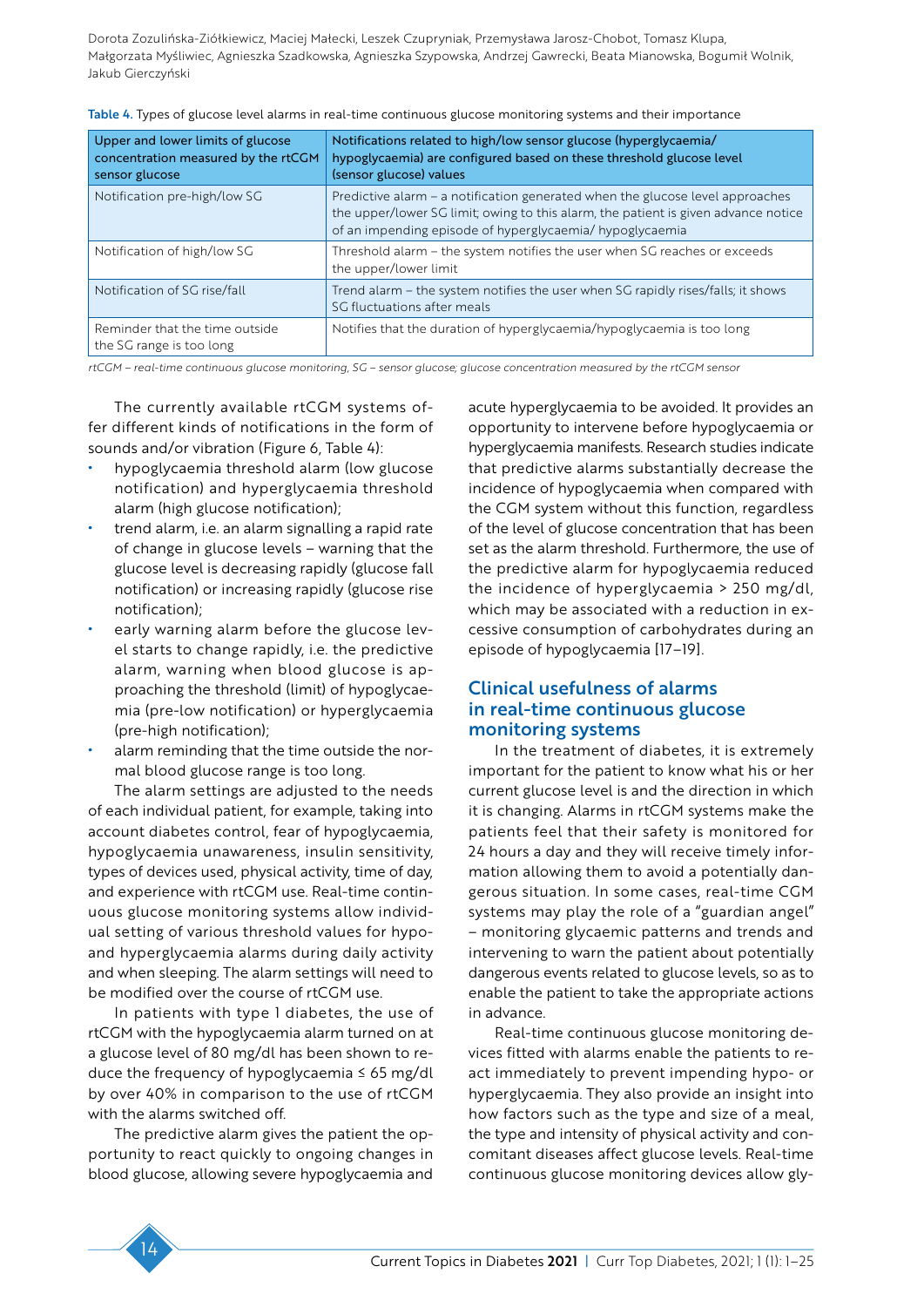caemic variability to be assessed and facilitate recognition of glycaemic patterns, helping the patient and members of the diabetes care team to optimise treatment and improve metabolic control of the disease. Continuous glucose monitoring systems with programmable alarms, which warn the user about current or impending low or high glucose levels, offer additional benefits related primarily to improved patient safety.

The use of these devices by both patients using personal insulin pumps and those using pens for insulin delivery improves  $HbA<sub>1c</sub>$  levels by 0.3–0.6%, without increasing the incidence of hypoglycaemia, and reduces the duration of hypoglycaemia by over 70% in individuals with type 1 diabetes and coexisting hypoglycaemia unawareness.

Continuous glucose monitoring alarms are particularly important for patients at high risk of hypoglycaemia. Real-time continuous glucose monitoring systems fitted with alarms have been shown to more effectively shorten the time spent in hypoglycaemia in individuals with type 1 diabetes and hypoglycaemia unawareness than the intermittently scanned continuous glucose monitoring-flash glucose monitoring (isCGM-FGM) system, which does not have an alarm function. Moreover, rtCGM users had a lower level of fear of hypoglycaemia, which is one of the main barriers to optimum control of diabetes. The change of therapy from isCGM-FGM to rtCGM significantly reduces the incidence of hypoglycaemia in the high-risk population. These observations are consistent with the British guidelines issued by NICE (National Institute for Health and Clinical Excellence), based on which rtCGM systems fitted with alarms and alerts should be the blood glucose control method of choice for individuals with type 1 diabetes who are at high risk of hypoglycaemia.

Real-time continuous glucose monitoring systems have many options for customising alarm settings and adapting them to the needs of the specific user. Some systems are fitted with three different types of protection from dangerous glucose levels – they allow the setting of threshold, rate of change and predictive alarms/alerts.

Diabetic patients who use rtCGM must be well trained in how to insert the sensor under their skin, calibrate the system and interpret the data in real time. They must understand the significance of trends and predictive alarms to appropriately react to the rtCGM data they observe.

Guardian Connect (one of the rtCGM systems) is the first and only independent rtCGM device

that can warn its users about potentially low and high glucose levels as early on as 60 minutes in advance. The results of the completed studies clearly demonstrate that predictive alarms considerably reduce glycaemic variability which would manifest without their use. The rate of change alerts may be useful for the detection of patterns of glycaemic changes (e.g. within 24 hours) and for adjusting the insulin therapy to these patterns in a specific patient.

The process of periodic transmission of data collected by the CGM system to a computer program is important, not only for the customisation of alarm settings, but also for the optimisation of basal insulin doses, carbohydrate exchange (i.e. indirectly prandial insulin doses) and the insulin sensitivity index. For example, access to the CGM reports enables the treatment team to assess the timing of bolus administrations before meals and to determine the effect of physical exercise and other daily events on blood glucose levels. Many patients are able to achieve very good blood glucose control as a result of reasonable adjustments of their treatment to their daily lifestyles, which is possible, inter alia, owing to the use of CGM reports and appropriately set alarms. Numerous studies conducted so far have demonstrated that the availability of real-time alarms may help patients to shorten the time spent in the hypo- and hyperglycaemic range and lower the  $HbA<sub>1c</sub>$  value, without increasing the risk of hypoglycaemia.

Devices which not only inform the patient that the hypoglycaemia threshold has been reached or that there is a risk of its development but also autonomously stop the pump without the involvement of the user have been available on the market for a few years. This happens when hypoglycaemia has already occurred (MiniMed Veo pump) or before it occurs, i.e. in a situation where there is a risk of hypoglycaemia (MiniMed 640G pump with the SmartGuard technology, that suspends insulin delivery before the "glucose low"). The principles of operation of these devices are discussed in the next section. What is important is that the clinical evidence for the efficacy of such systems is very strong.

In one of the studies, patients using the Mini-Med Veo pump were found to have an almost 40% reduction of the area under the curve (AUC) for blood glucose levels below 70 mg/dl. The time in the hypoglycaemic range of 51–70 mg/dl was shortened by approximately 25%, and the time in the hypoglycaemic range below 50 mg/dl was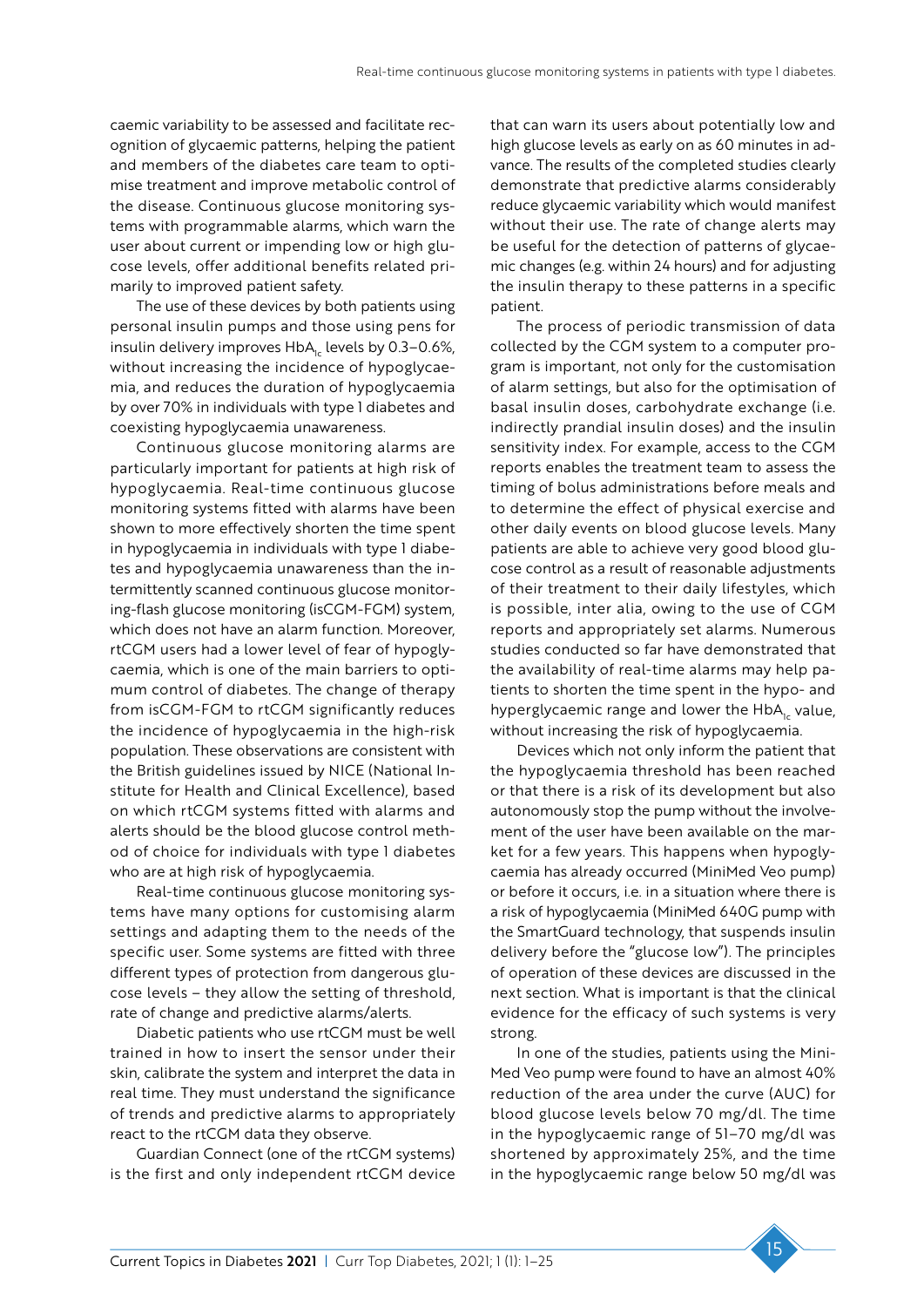shortened by over 50% in comparison with therapy with a standard insulin pump not coupled with rtCGM. At the same time, no significant changes in HbA<sub>1c</sub> values or more frequent hyperglycaemic episodes were observed.

On the other hand, it has been demonstrated for the MiniMed 640G pump with the SmartGuard function, i.e. with an option of "stopping before low glucose", that the system effectively reduces hypoglycaemic episodes in patients with type 1 diabetes in all age groups, without increasing the risk of adverse events. In a study conducted in adults with type 1 diabetes with a tendency to hypoglycaemia, the use of MiniMed 640G substantially reduced the incidence of hypoglycaemia in comparison with treatment with an insulin pump without the CGM function. Importantly, this effect was achieved without increasing the  $HbA<sub>c</sub>$  percentage. The improvement in clinical outcomes was more evident during the night, when hypoglycaemic episodes are particularly problematic. Furthermore, patients using the SmartGuard function were less afraid of hypoglycaemia and their treatment satisfaction was higher [19–28].

## Continuous glucose monitoring systems integrated into a personal insulin pump: a new dimension in safety and optimisation of metabolic control in the patient

The continuous glucose monitoring systems integrated into a personal insulin pump that are currently available on the market belong to four generations of these devices:

first generation: the personal insulin pump is integrated in a single device with the CGM system, but the system does not take any autonomous actions based on the CGM recording without user involvement (MiniMed Paradigm real-time (722) pump);

second generation: the system suspends insulin delivery from the insulin pump (for 2 hours) based on the CGM recording when the patient reaches the predefined low blood glucose limit (MiniMed Veo pump);

third generation: based on the CGM recording, the system suspends insulin delivery from the pump suitably in advance (predictively), preventing hypoglycaemia and stabilising glucose concentrations (MiniMed 640G pump);

fourth generation: the advanced hybrid insulin pump (MiniMed 780G, an example of the partially "closed loop" system), which not only automatically prevents hypoglycaemia similarly to the 640G pump, but also autonomously corrects hyperglycaemic episodes, making it possible to obtain excellent treatment outcomes with only minimal involvement of the patient.

Because first- and second-generation devices will gradually be withdrawn from the market, systems that belong to the third and fourth generations – MiniMed 640G and MiniMed 780G – are described below.

The newest trends in the development of state-of- the-art technologies used in the treatment of diabetes requiring insulin therapy can be summarised as follows:

- efforts to increase treatment safety through minimisation of the risk of hypoglycaemic episodes;
- autonomous performance of certain therapeutic interventions through the integrated CGM-pump system without the need for their confirmation by the user, which improves the patient's comfort in everyday life and also limits the time actively spent by the patient every day on making decisions related to his or her diabetes treatment;
- development of technologies that simplify diabetes treatment and "forgive" minor errors made by the patient in relation to the treatment.

The MiniMed 640G personal insulin pump has all the characteristics listed above. It is equipped with a real-time rtCGM system with all its benefits, but the most important element that makes MiniMed 640G really unique is the SmartGuard function [29, 30]. Owing to the SmartGuard technology that uses rtCGM, the device autonomously suspends insulin delivery, without the need for confirmation by the patient, in situations where the glucose level in the patient is approaching values that correspond to hypoglycaemia but where these values have not yet been reached. The device resumes insulin administration once the glucose level has stabilised.

There are many advantages to this solution. The most important include:

the possibility of almost complete protection of the patient from severe hypoglycaemia (i.e. from a substantial lowering of glucose concentrations to the point where the patient requires the help of another person). In contrast to second-generation CGM-pump devices, insulin delivery is suspended sufficiently in advance in MiniMed 640G so as to effectively prevent hy-

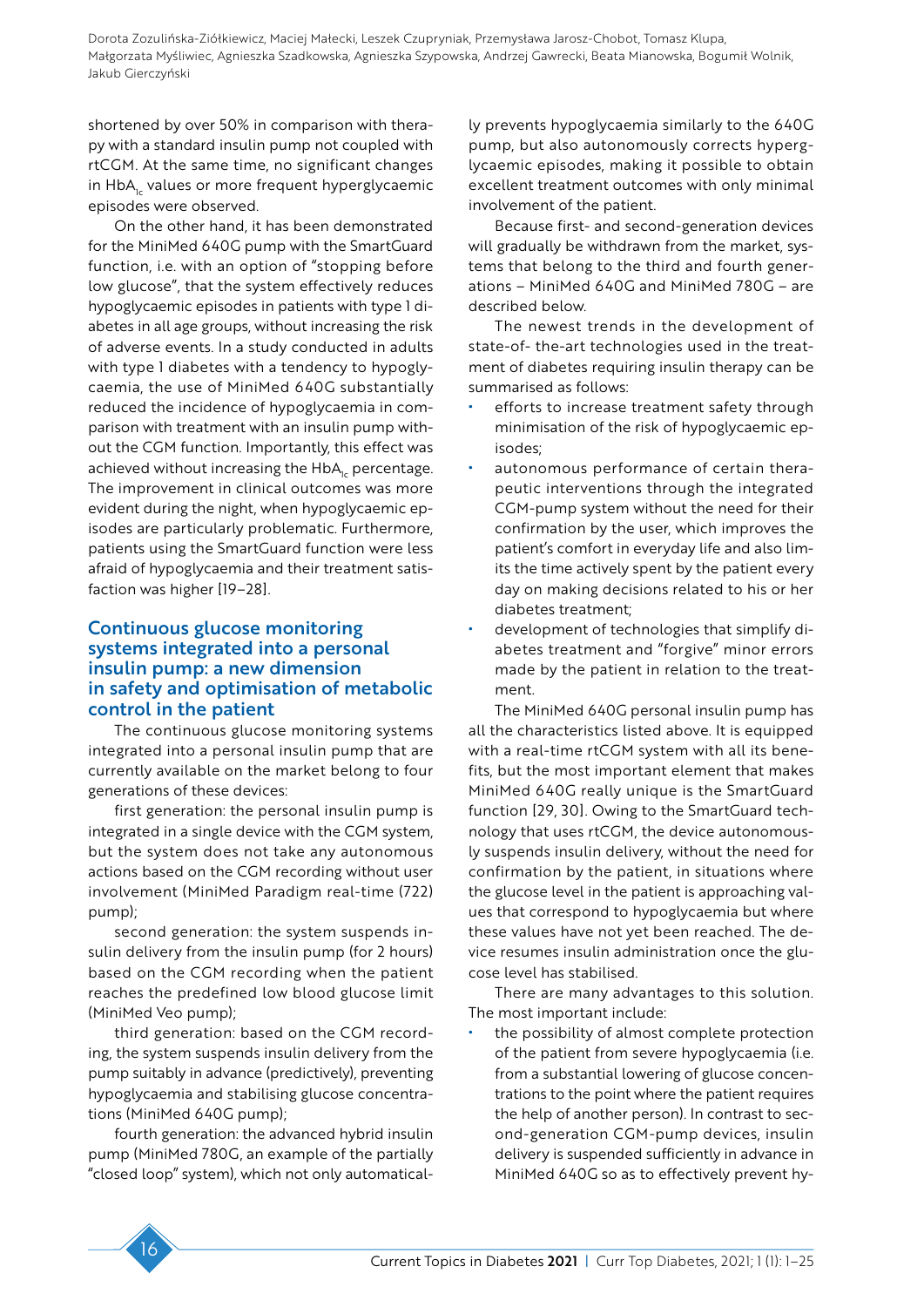

Figure 7. Practical operation of the SmartGuard technology using real-time continuous glucose monitoring (MiniMed 640G) during the night. All actions presented in the figure are taken automatically by the system and do not have to be approved by the patient. Without taking any action, the patient is protected from hypoglycaemia and glycaemia stabilises at a safe level

poglycaemia (Figure 7), and not only once it has already occurred. The device also helps to eliminate most episodes of minor hypoglycaemia and only sometimes to avoid it. Patients using this technology should eat an additional small portion of carbohydrates;

- higher sense of user security, especially at night;
- significant improvement in comfort in the patient's life (and that of his or her family), for example, related to:
	- the possibility of switching off a number of alarms that warn of hypoglycaemia, which is particularly important during the night, because the patient is not woken up when there is a risk of hypoglycaemia and the device automatically protects the patient from low blood glucose levels,
	- » the possibility of slightly less precise calculations of carbohydrate content in meals: the insulin dose per meal can be administered with a slight "overage", because if there is a risk of hypoglycaemia, the device will automatically suspend insulin delivery,
	- » no need for modifying the basal infusion of insulin after physical exercise;
- more effective body weight control (the patient has to eat simple carbohydrates less fre-

quently in relation to the treatment of hypoglycaemic episodes);

owing to effective protection from hypoglycaemia, the device enables a slightly more "aggressive" (in a positive sense) insulin dosage, increasing the percentage of TIR and protecting the patient from the development of chronic complications of the disease.

The personal insulin pump with SmartGuard technology is a technological breakthrough that enables a significant improvement in metabolic parameters and a very substantial improvement in quality of life for people living with diabetes. It should be emphasised that, without this device, many patients with type 1 diabetes would not be able to pursue their professional lives, procreational, sport-related and other plans [29, 30].

MiniMed 780G is an even more technologically advanced device supplied by Medtronic that has been approved in Europe [31, 32]. This pump, called an advanced hybrid pump, represents a new frontier in the quality of treatment of type 1 diabetes. The device not only has all advantages of the 640G pump, but also corrects hyperglycaemia through the automatic administration of additional insulin doses. The device measures the glucose level every 5 minutes – if it notes a rising trend,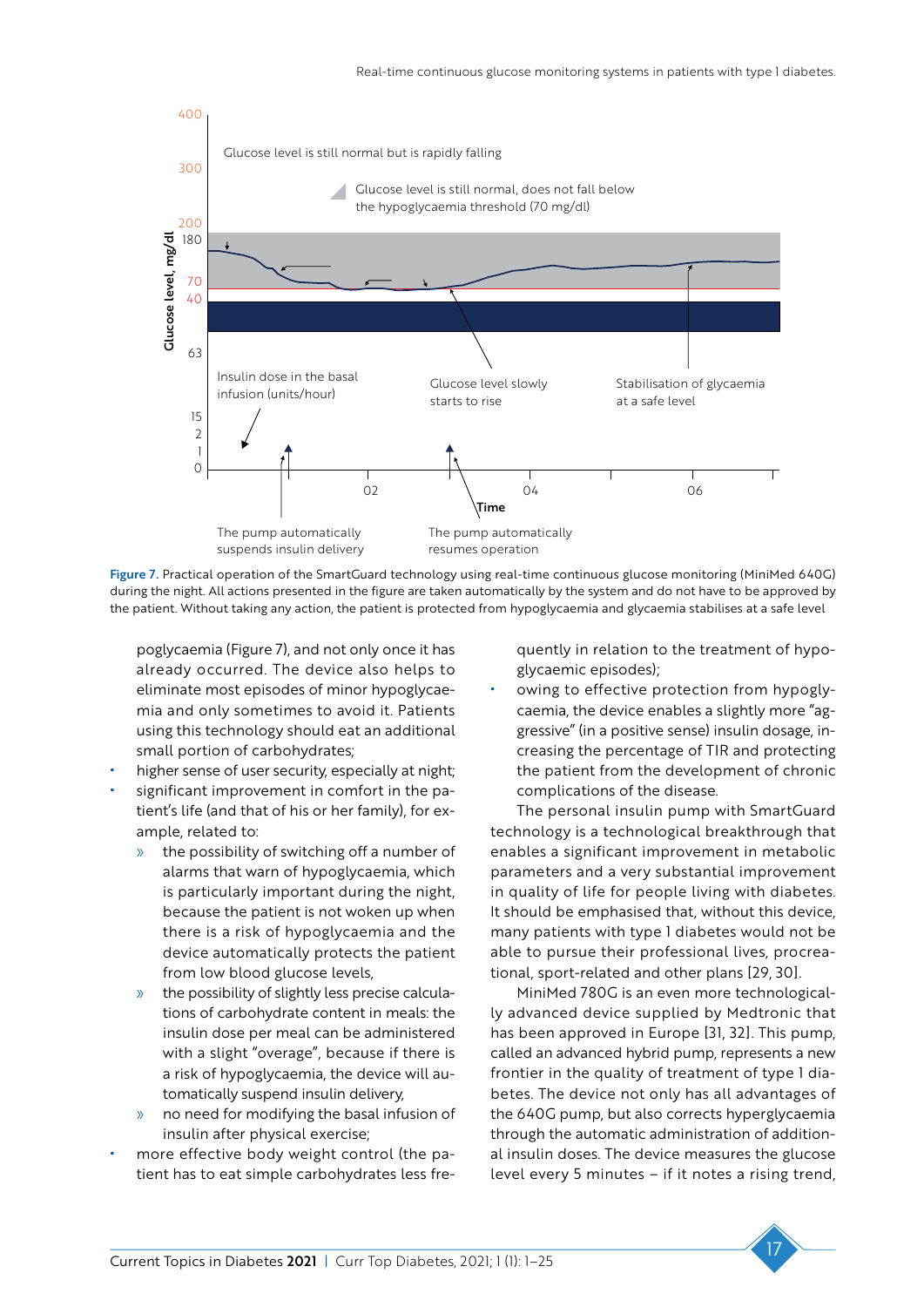it may increase the rate of basal insulin infusion or administer an additional insulin dose, called an autobolus. It should be emphasised that these additional insulin doses are administered not only based on the current blood glucose level, but also considering a number of other treatment parameters, including, for example, the trend and rate of change in blood glucose. They are therefore often referred to as "smart insulin boluses", which, on one hand, very effectively correct hyperglycaemia and, on the other hand, prevent unnecessary overdoses of insulin. Clinical trials have demonstrated unprecedented efficacy for this technology in the optimisation of metabolic control measured, for example, as the percentage of TIR [31, 32]. However, substantial benefits related to quality of life of the patient should also be noted: a number of previous duties of the patient, which were very cumbersome and time-consuming, are taken over by the device, and signalling the intake of meals remains one of few remaining obligations of the patient. This device can definitely be called "the technological artificial pancreas".

# Importance of technologies based on real-time continuous glucose monitoring for the patient's quality of life and possibility of taking up professional and physical activity

Advances in the treatment of type 1 diabetes have prolonged patients' lives and limited the occurrence of acute and chronic complications of this disease. This made it possible to improve quality of life for the patients, closely correlated not only with their state of health, but also professional and social activities and taking up physical exercise. The American Diabetes Association recommends screening tests for depression as a standard in routine care of patients with type 1 diabetes, because they are at higher risk of depression than the general population and the relative risk of suicide is estimated as 2.25. An improvement in quality of life was found in numerous studies conducted on treatment using insulin pumps or CGM systems, as well as devices combining both these technologies. In these studies, the following scales were used to assess self-perception of health and quality of life in patients with diabetes and a high burden of disease: health-related quality of life, Diabetes-Specific Quality of Life Scale, Diabetes Treatment Satisfaction Questionnaire, short form health survey, problem areas in diabetes. An improvement in quality of life was found after the

use of CGM in some of these studies, regardless of the insulin therapy model.

The purposes of the diabetes care system include development and strengthening of the sense of responsibility for their own health in people living with diabetes, as well as strengthening of their position as employees and counteracting their exclusion from the labour market. There have been single studies indicating a deterioration of metabolic control of type 1 diabetes in patients working in shifts. Occupational physicians make medical certification decisions on the basis of the written opinion of a diabetologist. Self-evidently, CGM increases an employee's safety, especially at night, while operating machinery and driving.

Frequent occurrences of moderate hypoglycaemia, severe hypoglycaemic episodes or hypoglycaemia unawareness are contraindications for practising many professions. It is possible to eliminate these contraindications on condition that the patient uses CGM and is able to correctly interpret blood glucose results and to correctly respond to blood glucose alarms. In particular, this applies to the principles of medical certification for drivers with diabetes, formulated by Diabetes Poland in its clinical guidelines.

Continuous glucose monitoring systems that can be connected to the Internet cloud enabled the development of telemedicine. Consultations conducted using information and communication technology systems save patients' time, as they do not have to travel long distances to discuss the current blood glucose results with a diabetes specialist and obtain treatment modification advice from the specialist. Owing to this, the professional activity of people living with type 1 diabetes is less limited.

Numerous benefits of the use of CGM, in particular rtCGM, that are emphasised in this paper have a direct and multifaceted effect on the reduction of employee absenteeism. Both the employee and employer are affected by the legal and financial consequences of absence at work. Informed and unlimited use of CGM systems by patients may reduce the phenomenon of occupational discrimination of persons with type 1 diabetes and increase their productivity at work.

The occurrence and fear of hypoglycaemia still remain the greatest barriers that limit the taking up of physical activity by people living with type 1 diabetes. It is particularly difficult to maintain normal and stable blood glucose levels during moderate to maximum intensity exercise. This type of physical

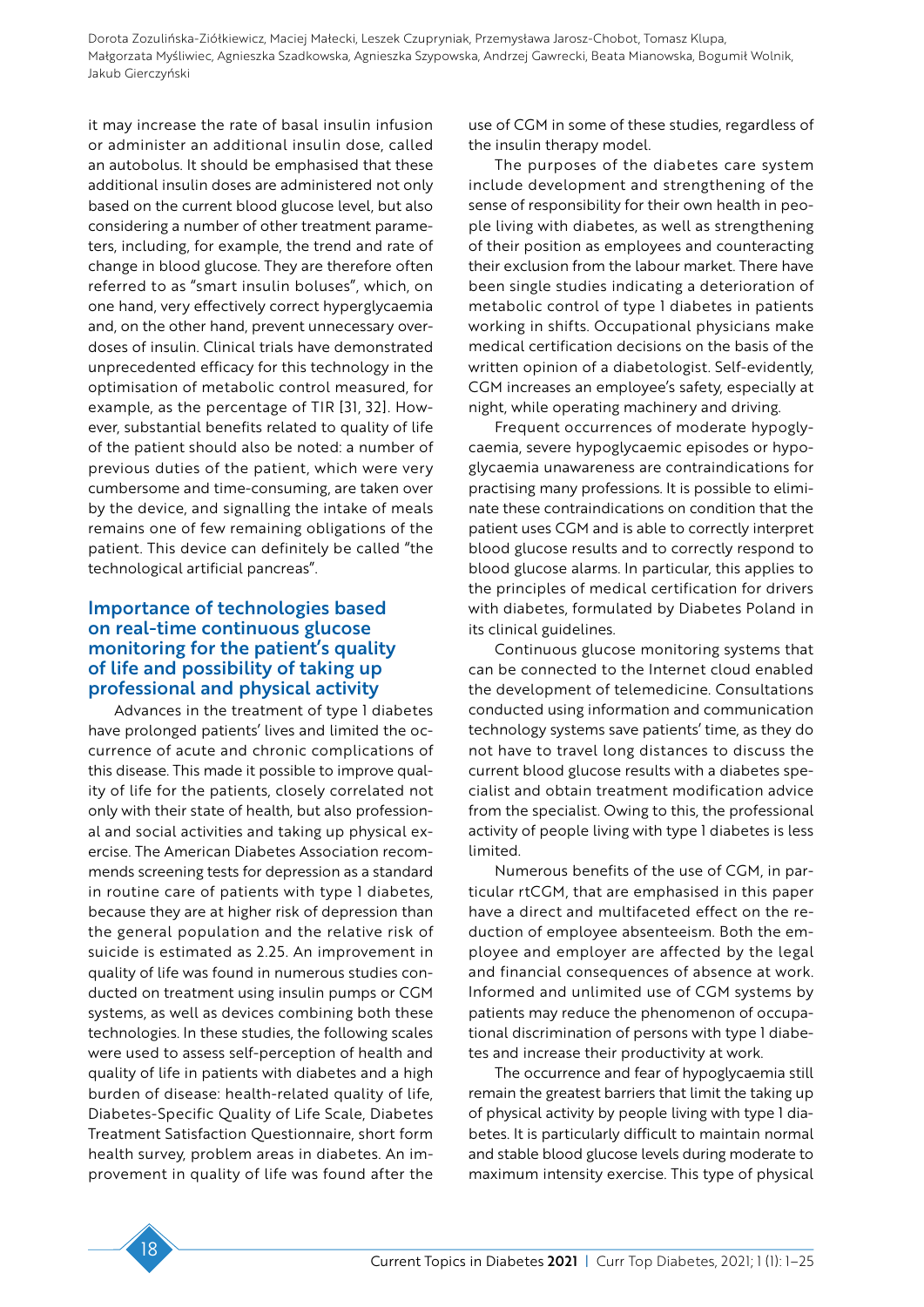exercise may cause delayed hypoglycaemia, including nocturnal hypoglycaemia. Currently, the most effective method of prevention of such hypoglycaemic episodes is the use of continuous glucose monitoring systems integrated into insulin pumps, that enable automatic suspension of insulin delivery. The predictive low glucose suspend function, for example the SmartGuard algorithm in the MiniMed 640G system, with the appropriately programmed low glucose threshold, also makes it possible to limit hypoglycaemic episodes during physical exercise. The Diabetes Poland clinical guidelines define the principles of determining the eligibility of people living with type 1 diabetes for practising sports, with consideration of professional and extreme sports. In line with the Diabetes Poland position, the use of CGM systems is recommended while practising high-risk sport disciplines [33–44].

# Telemonitoring as an innovative tool in diabetes care

At present, many glucose meters and all CGM systems have a feature of continuous data transfer to the Internet (IT) cloud using the IT devices designated for this purpose, which enables telemonitoring. This is also true for insulin pumps. Data transfer may be synchronous (in real time) or asynchronous (when patients periodically read/ send the data). The recipients of this information are both diabetes treatment teams and families of diabetic patients.

The use of state-of-the-art technologies for blood glucose monitoring and insulin therapy, combined with information and communication technology tools, makes it possible to introduce clinically effective tele- medicine into the diabetes care sector. The effectiveness of remote medical consultations depends on many factors. The quality of data management systems, i.e. of the software for the reading and analysis of blood glucose data obtained from the devices used by patients, is of major importance. Currently, the vast majority of the computer programs designated for CGM systems enable quick analysis of the acquired data according to international guidelines. Since the software and databases used for this purpose are located in Internet clouds, diabetes care centres must have computers with continuous Internet access. Furthermore, both the treatment team members and patients must undergo training in the use of the respective IT tools.

Telemonitoring use of CGM by patients enables the physicians to more comprehensively analyse blood glucose control parameters than is the case when using glucose meters alone. The information on the TIR and on the remaining parameters for the AGP makes it possible to better assess metabolic control of diabetes and formulate the appropriate recommendations for patients, allowing the remote medical consultation to become more adjusted to the patient's needs.

An increasing number of modern CGM systems are also fitted with applications that enable ongoing transfer of data on the current blood glucose values to members of the family of diabetic patients through the Internet cloud (Table 2). Owing to such solutions, telemonitoring by family members, in particular using rtCGM, improves blood glucose control, as well as the safety and quality of life of the patients.

Telemedicine in diabetology also plays a very important role in the remote education of patients and people around them. Remote training, conducted in synchronous mode or shared via the web for watching at any time, may apply both to the principles of treatment and to the technical operation of the devices that are being used, as well as to the method of analysing blood glucose control parameters and their use in daily life.

The use of telemedicine in diabetes care has been extensively discussed for several years, for example, leading to the publication of the international recommendations for digital/virtual diabetes clinics in August 2020. The clinical guidelines of Diabetes Poland also state that telemedicine has become "an important element of diabetes control optimisation".

The COVID-19 pandemic has accelerated the development of telemedicine worldwide, and diabetes care found its place in the virtual world perfectly. The existing experience has proven that remote medical consultations in diabetes care can essentially replace traditional consultations at outpatient clinics, especially for patients who use CGM systems. The hybrid therapy model using both types of consultations (remote consultations + personal consultations) is slowly becoming everyday reality in diabetes care, and there is much to suggest that it will remain in existence after the end of the current pandemic. It will definitely have to be improved (e.g. through the introduction of video consultations). Several months of experience following the abrupt introduction of telemedicine into diabetes care indicates that the diabetes treatment team should have an additional member – an IT specialist. In Poland, le-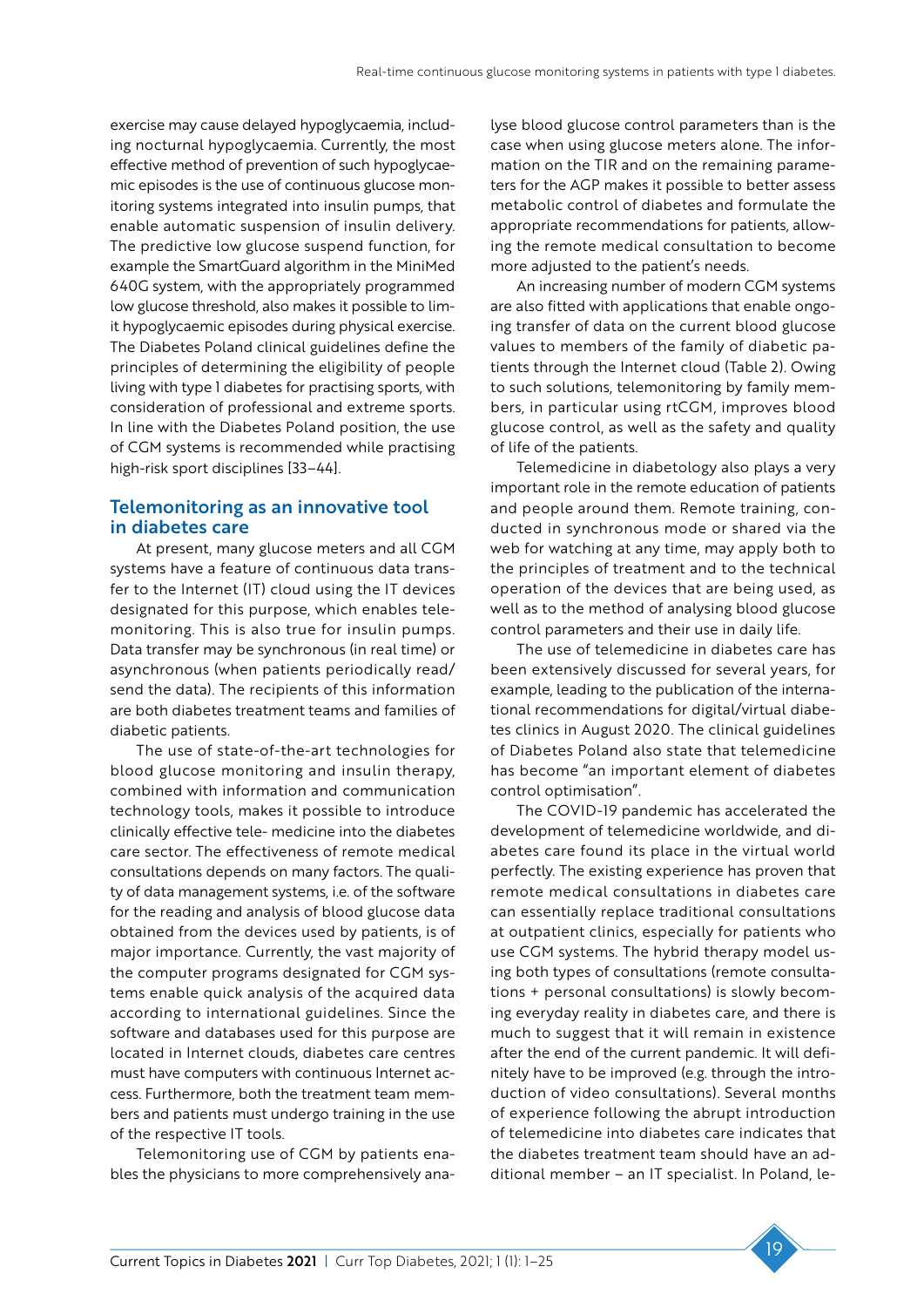gal approval of remote medical consultations in March 2020 significantly contributed towards the development of telemedicine in diabetology.

Among the recommendations for the care of individuals living with type 1 diabetes during the COVID-19 pandemic, it is very important is to provide them with access to regular and remote consultations, continuous improvement of e-visits and e-education, and increasingly widespread use of CGM and telemonitoring [9, 45, 46].

## Optimisation of care of a patient with type 1 diabetes in Poland in relation to disease management methodology and a value-oriented healthcare system

Diabetes is a chronic disease that requires optimum management, as well as comprehensive and coordinated care that is oriented towards maximisation of the health benefits and ensuring cost effectiveness. In this case, disease management involves the provision of active care by the medical service provider for a patient with a chronic disease. The purpose of the implementation of such a management strategy is to focus the activities of a team of healthcare professionals on the actual health requirements of the patients and to satisfy such needs in a comprehensive, planned, continuous and integrated manner. During the implementation of the medical care plan, the patient is an active partner in the decision-making process and obtains the support of a team of healthcare professionals that uses state-of-the-art drug and non-drug medical technologies (including e-health). The healthcare system in Poland should be value-oriented, i.e. it should be a value-based healthcare model. Increased healthcare spending must lead to improved efficacy and effectiveness of care, and also to improved experiences of the patients using the care.

Diabetes and its complications not only generate high direct costs, but also (or even predominantly) very high indirect costs, resulting from the loss of productivity. The cost of diabetes treatment in 2018 was PLN 2.5 billion. Out of this, PLN

Table 5. Disability-adjusted life years and years lived with disability as a consequence of diabetes in 1990, 2009 and 2019

| Diabetes mellitus                 | 1990    | 2009    | 2019    |
|-----------------------------------|---------|---------|---------|
| Disability-adjusted life<br>years | 292,000 | 381,000 | 491,000 |
| Years lived with disability       | 190.000 | 253,000 | 342.000 |

2 billion was paid by the National Health Fund (49% – medicines used in the treatment of diabetes, 25% – strips for blood glucose measurements, 22% – medical services provided in relation to diabetes, 4% – insulin pumps and CGM systems) and PLN 0.5 billion was paid by patients. According to the most recent maps of healthcare requirements developed in 2020 by the Ministry of Health, diabetes was responsible for 491,000 disability-adjusted life-years and 342,000 years lived with disability in Poland in 2019. An almost two-fold increase in these categories was noted in comparison with 1990 (Table 5).

The basis for diabetes management and the optimisation of value-oriented care for a patient with diabetes should be clinical standards developed in accordance with the most recent medical knowledge. In Poland, such standards are available as the guidelines of Diabetes Poland that are developed each year. The treatment objectives in diabetes are defined based on the use of drug and non-drug technologies for blood glucose monitoring and insulin delivery. A breakthrough that contributed towards an improvement of care for diabetic patients in Poland was this disease (together with cardiovascular disorders and also cancer and respiratory system disorders) being entered into the list of national health priorities defined by the Regulation of the Minister of Health of 27 February 2018. Evidence for the implementation of this priority was provided by the reimbursement decisions made in 2018–2020, which led to a significant improvement in diabetes patient access to publicly reimbursed new drug and non-drug technologies (Table 6).

The measurements of effectiveness of care should include the whole diagnosis and treatment pathway of a diabetic patient. The Strategy of the National Health Fund developed in 2019 for the years 2019–2023 recommends "continuous measurement of the efficacy of measures". Insulin pumps with an integrated or separate CGM system make it possible to not only adequately administer insulin, but also to concomitantly provide the physician, nurse and patient with the data required for effective treatment monitoring, sent electronically or placed in the cloud. Diabetes Poland has requested and recommended reimbursement of the modern CGM systems for a broader group of patients on multiple occasions. The current advances in the diagnosis and monitoring of diabetes treatment enable optimisation of care and a significant reduction of complica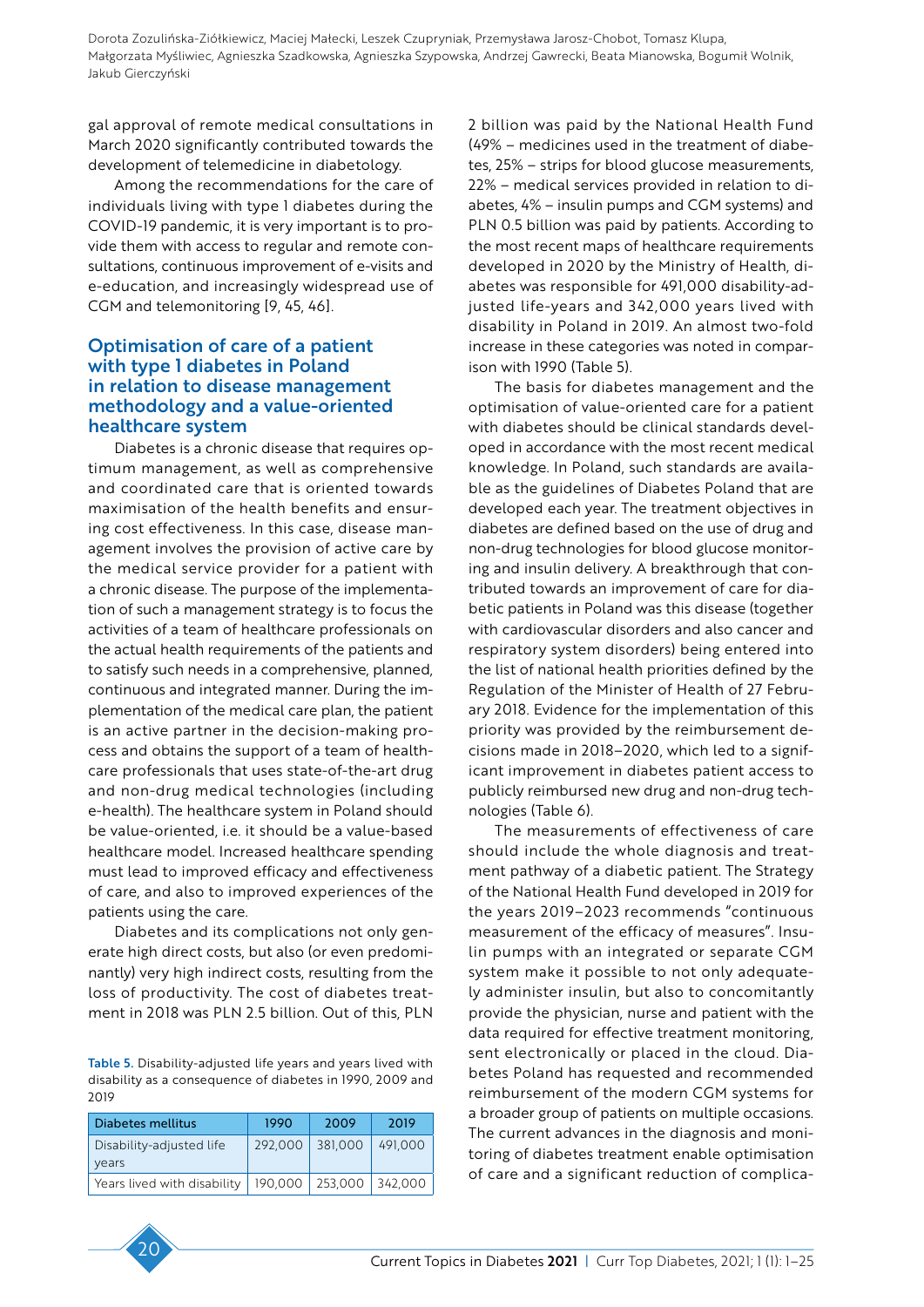Table 6. Reimbursement decisions taken by the Minister of Health with regard to new drug and non-drug technologies in diabetes in 2018–2020

| The following drug technologies were covered<br>by reimbursement:                                                            | The following non-drug technologies were covered<br>by reimbursement:                                                                                                              |
|------------------------------------------------------------------------------------------------------------------------------|------------------------------------------------------------------------------------------------------------------------------------------------------------------------------------|
| Long-acting insulin analogue (degludec), short-acting<br>insulin analogue, combination: insulin aspart + insulin<br>degludec | Real-time continuous glucose monitoring system<br>for children and adolescents with type I diabetes up<br>to 26 years of age (meeting the specified conditions<br>(Tables 1, 2, 3) |
| Flozins (SGLT-2 inhibitors): empagliflozin, dapagliflozin,<br>canagliflozin                                                  | Flash glucose monitoring-sensor for children and<br>adolescents with type I diabetes aged 4 to 18 years.                                                                           |
| Incretins (GLP-I analogues): dulaglutide, semaglutide                                                                        | Dressings for cleaning wounds for diabetic foot therapy                                                                                                                            |
| Free-of-charge medicines for pregnant women                                                                                  |                                                                                                                                                                                    |

| Under separately contracted services<br>(SOK):                                                                         | Under reimbursement of medical devices:                                                                                                                                                                                                                                                                                                                                                                                                                                                                                                                                                                                                                                                                                                                                                                                                                                                                                                                                                                                                                                                                                                                                                                                                                                                                        |
|------------------------------------------------------------------------------------------------------------------------|----------------------------------------------------------------------------------------------------------------------------------------------------------------------------------------------------------------------------------------------------------------------------------------------------------------------------------------------------------------------------------------------------------------------------------------------------------------------------------------------------------------------------------------------------------------------------------------------------------------------------------------------------------------------------------------------------------------------------------------------------------------------------------------------------------------------------------------------------------------------------------------------------------------------------------------------------------------------------------------------------------------------------------------------------------------------------------------------------------------------------------------------------------------------------------------------------------------------------------------------------------------------------------------------------------------|
| Treatment of diabetes using<br>an insulin pump in children<br>Treatment of diabetes using<br>an insulin pump in adults | 1. Infusion sets for a personal insulin pump (including the cannula, connector and<br>tubing) for:<br>• individuals up to 26 years of age, 0% co-payment by the medical service<br>recipient,<br>$\cdot$ individuals above 26 years of age, 30% co-payment by the medical service<br>recipient,<br>$\cdot$ pregnant women, 0% co-payment by the medical service recipient.<br>2. Reservoir for insulin for a personal insulin pump, 30% co-payment<br>by the medical service recipient.<br>3. Sensor/electrode for a rtCGM system, 30% co-payment by the medical service<br>recipient up to 26 years of age - patients up to 26 years of age with type I<br>diabetes treated using an insulin pump, with hypoglycaemia unawareness<br>(no prodromal symptoms of hypoglycaemia, with exclusion of post-alcohol<br>hypoglycaemia).<br>4. Transmitter for an rtCGM system, 30% co-payment by the medical service<br>recipient up to 26 years of age – conditions as in section 3.<br>5. Flash glucose monitoring sensors for patients between 4 and 18 years of age<br>with type I diabetes, with excellent monitoring of glycaemia, i.e. with at least<br>8 blood glucose measurements per day (they cannot be ordered for a patient<br>using rtCGM), 30% co-payment by the medical service recipient recipient. |

*rtCGM – real-time continuous glucose monitoring, SOK –* 

tions. Approximately 30% of diabetic patients do not achieve the target blood glucose values, which is definitely an important problem in modern diabetology, because it translates into acute and delayed complications of diabetes and premature deaths. Phone consultations, remote blood glucose monitoring, for example using rtCGM systems, and video consultations are the most commonly investigated telemedical interventions. Each of these leads to increased access to specialist diabetes care. Many new technological solutions (which include CGM systems) are already partially reimbursed for children and adults up to 26 years of age with type 1 diabetes, but they are still not available for older patients, regardless of the fact that, in line with clinical trials, the use of such solutions translates into an improvement of glycaemic control and into a reduction in the

risk of hypoglycaemia. The National Health Fund currently reimburses the medical services listed in Table 7 for diabetes treatment.

The age limitation for the use of insulin pumps and CGM systems is an example of a paradox of the Polish healthcare system, where there is no continuity of optimum healthcare when the patient moves into the next age group. In collaboration with representatives of patient communities, the Bureau of the Commissioner for Patients' Rights developed a model solution for the problem of individuals with the onset of a chronic disease in childhood, who have been treated within the paediatric care system, and for their transition to the healthcare system for adults. The model, called Good Practices, is based on three assumptions: placing the patient within the healthcare system, knowledge of the particularities of the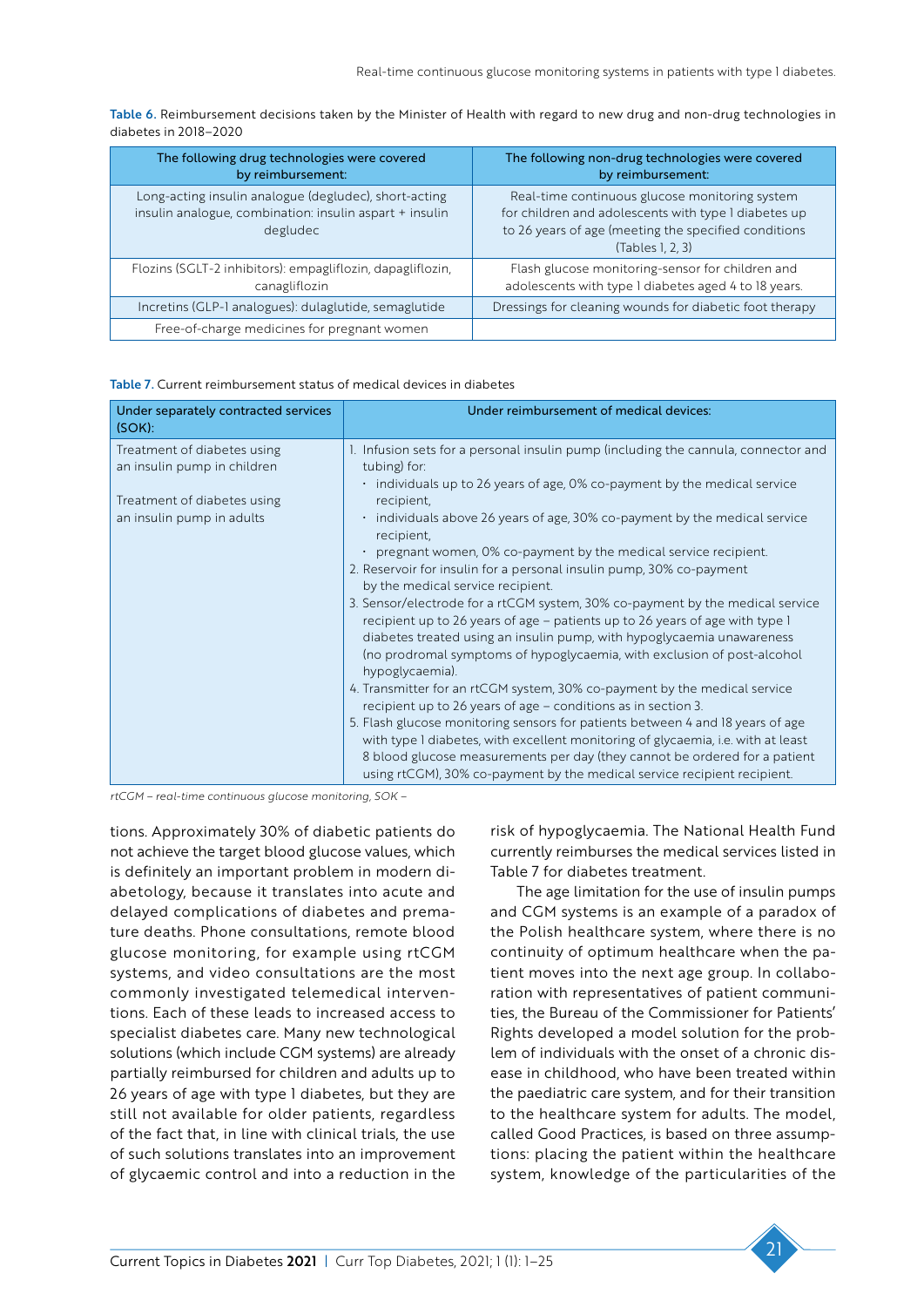diseases and developmental changes during adolescence, and proper education of the patient.

The use of personal insulin pumps and CGM systems in patients with type 1 diabetes is recommended by Diabetes Poland in its 2020 Clinical Guidelines and the report "Significance of modern blood glucose monitoring methods and telemedicine for improvement of quality of care for patients with diabetes". In view of the above issues, the introduction of public reimbursement is also recommended for personal insulin pumps and realtime CGM systems for patients with type 1 diabetes with hypoglycaemia unawareness above 26 years of age [47–56].

### **Conclusions**

Continuous glucose monitoring was initially only treated as a tool for research studies. It was believed that its use in clinical medicine would be unnecessary and that such devices would only play the role of an expensive gadget. However, over the past two decades, extensive scientific evidence has been obtained on the immense benefits of CGM – we currently know that this method leads to a significant improvement of metabolic control in diabetes. In fact, owing to access to continuous information on blood glucose values, the patient makes optimal decisions as to the insulin dose, nutrition, etc. Over the past 3 years, it has been demonstrated that patient use of CGM is more important for effective diabetes control than the use of any specific method of insulin administration. It is therefore possible to state that CGM has also become a sort of a medicine – its implementation improves diabetes treatment outcomes.

As a result of the more widespread use of CGM and the rapidly increasing pool of scientific data, the information obtained from this system allowed the setting of new standards for glycaemic assessment, in other words, provided new tools for assessment of the correctness of metabolic control of diabetes (or the lack of such control). In clinical practice, we have recently started to use the term TIR, i.e. the parameter defining the quantity of time within 24 hours during which blood glucose was within the optimum range for the given patient; it is also possible to assess the length of time during which blood glucose was too low or too high. This method of assessing metabolic control of the disease is far more valuable and helpful for the patient than random measurements of the  $HbA_{1c}$ percentage performed every few months, or even measurements of blood glucose levels using a glucose meter several times per day.

The term TIR, only applicable when CGM is used, almost perfectly reflects the efficacy and safety of insulin therapy. This parameter has become the subject of standards developed by international expert groups that define its desirable ranges, and is also a constant element in clinical guidelines on the management of patients with diabetes, including those developed by Diabetes Poland. It is now up to the physicians and individuals responsible for the healthcare system to create the conditions that will enable the CGM systems to be used by each patient with type 1 diabetes whose involvement with the treatment and level of knowledge about diabetes treatment allow for their proper use.

Summing up, the currently available CGM systems, in particular rtCGM, make it possible to:

- administer insulin in a manner that is closest to its physiological secretion (i.e. effective and safe);
- safely maintain blood glucose levels within the normal or almost normal range;
- optimise patient behaviour as regards the diet and professional and recreational activities;
- almost completely avoid significant hypoglycaemia;
- prevent acute hyperglycaemic complications of diabetes (acidosis/ketoacidotic coma);
- in a longer term perspective, also reduce the incidence of chronic diabetic complications.

As mentioned above, the introduction of glucose meters into clinical practice in the 1980s revolutionised diabetes treatment, dramatically increased patients' participation in its management and had immense educational value – patients started to learn quickly how their behaviour affects the blood glucose value. However, glucose meters were only a prelude to another revolution – complete assessment of blood glucose, which is currently possible owing to the use of continuous monitoring systems. Within a very short time, CGM has become a standard for people living with type 1 diabetes using pump therapy, but identical benefits are also obtained from CGM by patients treated using the traditional method of multiple insulin injections. Unquestionably, enabling more extensive use of CGM by people living with type 1 diabetes in Poland will be a major step forward in improvement of the quality of diabetes treatment, quality of life for patients and prevention of acute and chronic complications of this disease.

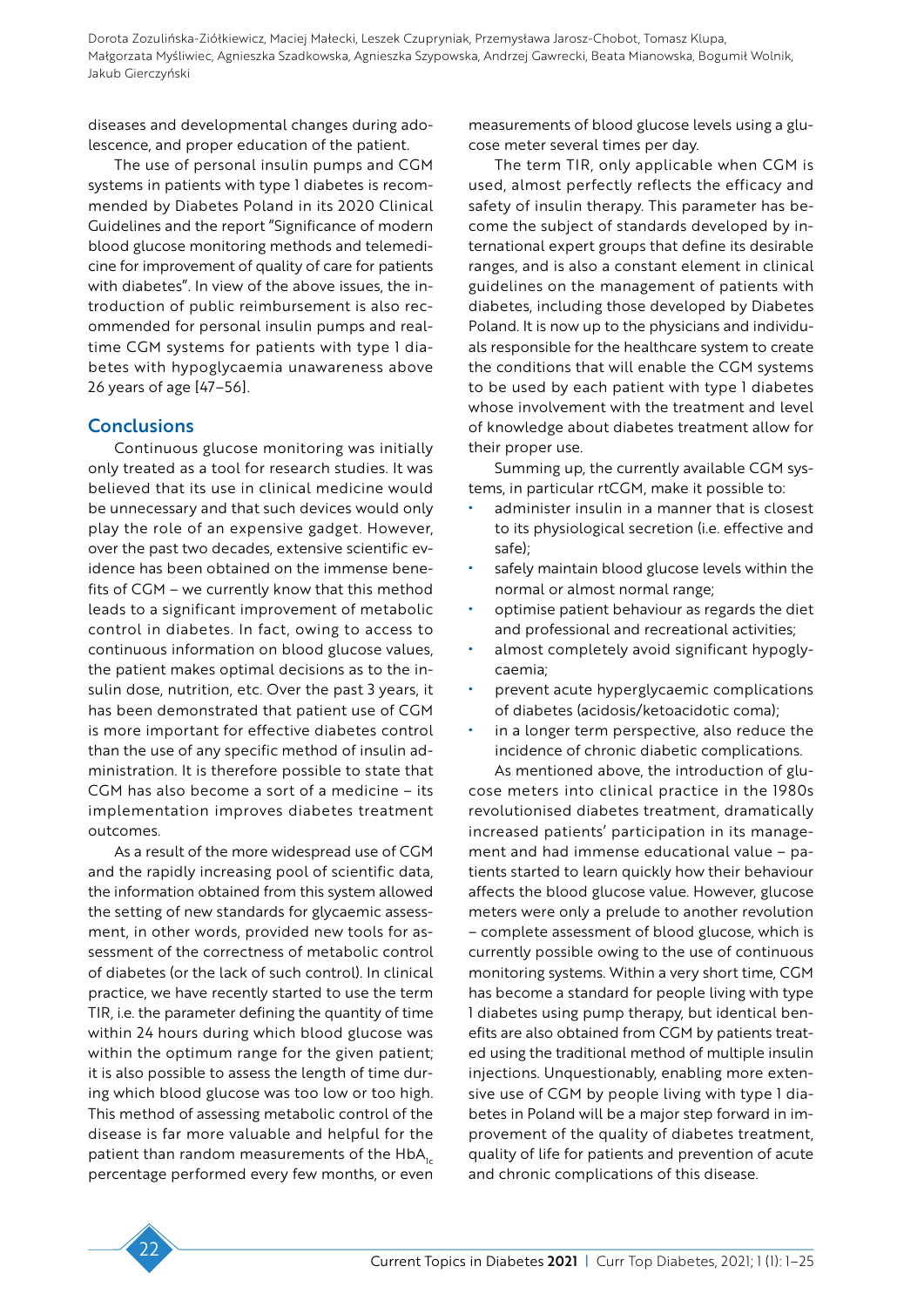#### Acknowledgments

The authors want to thank Medtronic Poland for editorial and translation assistance. Medtronic Poland had no influence on the content of the report.

#### Conflict of interest

The authors declare no conflict of interest.

#### **REFERENCES**

- 1. Ceriello A, Monnier L, Owens D. Glycaemic variability in diabetes: clinical and therapeutic implications. Lancet Diabetes Endocrinol 2019; 7: 221–230.
- 2. The Diabetes Control and Complications Trial (DCCT)/ Epidemiology of Diabetes Interventions and Complications (EDIC) Study Research Group. Intensive diabetes treatment and cardiovascular outcomes in type 1 diabetes: the DCCT/EDIC study 30-year follow-up. Diabetes Care 2016; 9: 686–693.
- 3. Nathan DM et al. The Diabetes Control and Complications Trial (DCCT)/Epidemiology of Diabetes Interventions and Complications (EDIC) Study Research Group. Intensive diabetes treatment and cardiovascular disease in patients with type 1 diabetes. N Engl J Med 2005; 353: 2643–2653.
- 4. The Diabetes Control and Complications Trial Research Group. The effect of intensive treatment of diabetes on the development and progression of long-term complications in insulin-dependent diabetes mellitus. N Engl J Med 1993; 329: 977–986.
- 5. Lachin JM et al. Association of glycemic variability in type 1 diabetes with progression of microvascular outcomes in the diabetes control and complications trial. Diabetes Care 2017; 40: 777–783.
- 6. International Hypoglycemia Study Group. Glucose concentrations of less than 3 mmol/l (54 mg/dl) should be reported in clinical trials: a joint position statement of the American Diabetes Association and European Association for the Study of Diabetes. Diabetes Care 2017; 40: 155–157.
- 7. Hermanns N et al. Impact of CGM on the Management of Hypoglycemia Problems: Overview and Secondary Analysis of the HypoDE Study. J Diabetes Sci Technol 2019; 13: 636–644.
- 8. Battelino T et al. Clinical targets for continuous glucose monitoring data interpretation: recommendations from the international consensus on time in range. Diabetes Care 2020; 42: 1593–1603.
- 9. 2020 guidelines on the management of diabetic patients. A position of Diabetes Poland. Clin Diabetol  $2020.9$
- 10. Advani A. Positioning time in range in diabetes management. Diabetologia 2020; 63: 242–252.
- 11. Gabbay MAL et al. Time in range: a new parameter to evaluate blood glucose control in patients with diabetes. Diabetol Metab Syndr 2020; 12: 22.
- 12. Wright LA, Hirsch IB. Metrics beyond hemoglobinA1C in Diabetes Management: time in range, hypoglycemia, and other parameters. Diabetes Technol Ther 2017; 19: 16–26.
- 13. Beck RW et al. The fallacy of average: how using HbA1c alone to assess glycemic control can be misleading. Diabetes Care 2017; 40: 994–999.
- 14. Ziegler R et al. Therapy adjustments based on trend arrows using continuous glucose monitoring systems. J Diabetes Sci Technol 2019; 13: 763–773.
- 15. Szadkowska A et al. Propozycje decyzji terapeutycznych w zależności od trendów glikemii u pacjentów z cukrzycą typu 1. Pediatr Endocrinol Diabetes Metab 2016; 22: 105–117.
- 16. Pettus J, Edelman SV. Differences in use of glucose rate of change (ROC) arrows to adjust insulin therapy among individuals with type 1 and type 2 diabetes who use continuous glucose monitoring (CGM). J Diabetes Sci Technol 2016; 10: 1087–1093.
- 17. Puhr S et al. Real-world hypoglycemia avoidance with a continuous glucose monitoring system's predictive low glucose alert. Diabetes Technol Ther 2019; 21: 155–158.
- 18. Puhr S et al. Real-world hypoglycemia avoidance with a predictive low glucose alert does not depend on frequent screen views. J Diabetes Sci Technol 2020; 14: 83–86.
- 19. Yu Kuei Lin et al. Alarm settings of continuous glucose monitoring systems and associations to glucose outcomes in type 1 diabetes. J Endocr Soc 2020; 4: bvz005.
- 20. Danne T et al. International consensus on use of continuous glucose monitoring. Diabetes Care 2017; 40. 1631–1640.
- 21. Heinemann L et al. Real-time continuous glucose monitoring in adults with type 1 diabetes and impaired hypoglycaemia awareness or severe hypoglycaemia treated with multiple daily insulin injections (HypoDE): a multicentre, randomised controlled trial. Lancet 2018; 391: 1367–1377.
- 22. Avari P et al. Ambulatory glucose profiling and glycaemic outcomes when switching flash to continuous monitoring: the I-HART CGM Study. Diabetes Technology and Therapeutics 2019.
- 23. National Institute for Health and Care Excellence (NICE). Type 1 diabetes in adults: diagnosis and management. Available from: www.nice.org.uk/guidance/ng17/resources/type-1-diabetesin-adults-diagnosis-and-management-183727 6469701 [last access on 01/10/2020].
- 24. De Ridder F, den Brinker M, De Block Ch. The road from intermittently scanned glucose monitoring to hybrid closed-loop systems: Part A. Keys to success: subject profiles, choice of systems, education. Ther Adv Endocrinol Metab 2019; 10: 2042018819865399..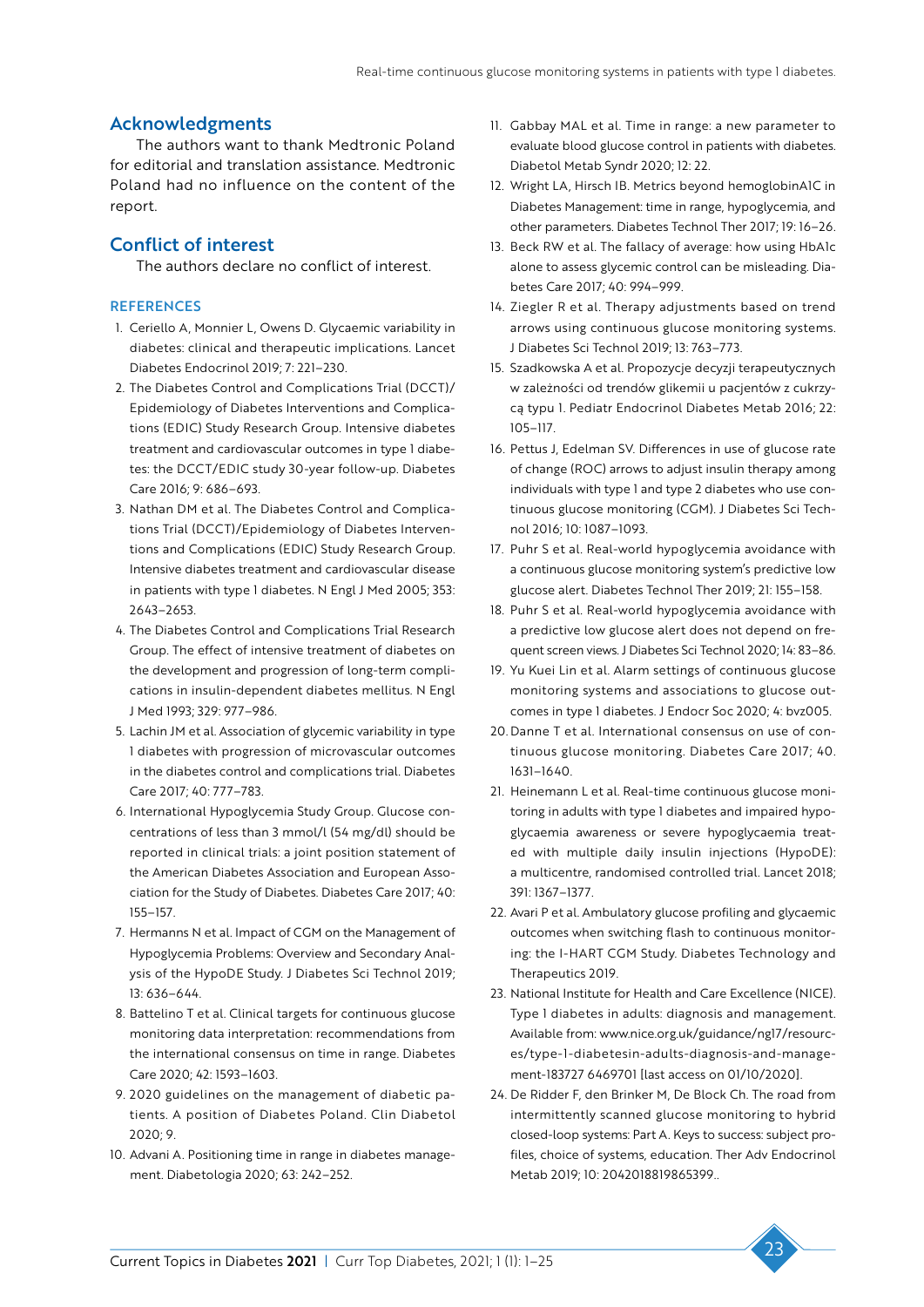- 25. Aleppo G, Webb K. Continuous glucose monitoring integration in clinical practice: a stepped guide to data review and interpretation. J Diabetes Sci Technol 2019; 13: 664–673.
- 26. Weiss R et al. Hypoglycemia reduction and changes in hemoglobin HbA1c in the ASPIRE in-home study. Diabetes Technol Ther 2015; 17: 542–547.
- 27. Battelino T et al. Prevention of hypoglycemia with predictive low glucose insulin suspension in children with type 1 diabetes: a randomized controlled trial. Diabetes Care 2017; 40. 764–770.
- 28. Forlenza GP et al. Predictive low-glucose suspend reduces hypoglycemia in adults, adolescents, and children with type 1 diabetes in an at home randomized crossover study: results of the PROLOG trial. Diabetes Care 2018; 41: 2155–2161.
- 29. Forlenza GP et al. Predictive low-glucose suspend reduces hypoglycemia in adults, adolescents, and children with type 1 diabetes in an at home randomized crossover study: results of the PROLOG trial. Diabetes Care 2018; 41: 2155–2161.
- 30. Bosi E et al. Efficacy and safety of suspend-before-low insulin pump technology in hypoglycaemia-prone adults with type 1 diabetes (SMILE): an open-label randomised controlled trial. Lancet Diabetes Endocrinol 2019; 7: 462–472.
- 31. Collyns OJ et al. Improved glycemic outcomes with Medtronic MiniMed advanced hybrid closed-loop delivery: results from a randomized crossover trial comparing automated insulin delivery with predictive low glucose suspend in people with type 1 diabetes. Diabetes Care 2021; 44: 969-975.
- 32. Dovc K, Battelino T. Closed-loop insulin delivery systems in children and adolescents with type 1 diabetes. Expert Opin Drug Deliv 2020; 17: 157–166.
- 33. Young-Hyman D et al. Psychosocial care for people with diabetes: a position statement of the American Diabetes Association. Diabetes Care 2016; 39: 2126–2140.
- 34. Majidi S et al. Suicide risk assessment in youth and young adults with type 1 diabetes. Diabetes Care 2020; 43: 343–348.
- 35. Wang B, An X, Shi X, Zhang JA. Management of endocrine disease: suicide risk in patients with diabetes: a systematic review and meta-analysis. Eur J Endocrinol 2017; 177: R169–R181.
- 36. Burckhardt MA et al. The use of continuous glucose monitoring with remote monitoring improves psychosocial measures in parents of children with type 1 diabetes: a randomized crossover trial. Diabetes Care 2018; 41: 2641–2643.
- 37. Vesco AT et al. Continuous glucose monitoring associated with less diabetes-specific emotional distress and lower a1c among adolescents with type 1 diabetes. J Diabetes Sci Technol 2018; 12: 792–799.
- 38. Young J et al. Control of type 1 diabetes mellitus and shift work. Occup Med 2013; 63: 70–72.
- 39. Iavicoli I et al. Diabetes and work: the need of a close collaboration between diabetologist and occupational physician. Nutr Metab Cardiovasc Dis 2019; 29: 220–227.
- 40. 2020 Guidelines on the management of diabetic patients. A position of Diabetes Poland. Clin Diabetol 2020; 9: 1–101.
- 41. Garcia-Garcia F et al. Quantifying the acute changes in glucose with exercise in type 1 diabetes: a systematic review and meta-analysis. Sports Med 2015; 45: 587–599.
- 42. Garg SK et al. Hypoglycemia begets hypoglycemia: the order effect in the ASPIRE in clinic study. Diabetes Technol Ther 2014; 16: 125–130.
- 43. Riddell MC et al. Exercise management in type 1 diabetes: a consensus statement. Lancet Diabetes Endocrinol 2017; 5: 377–390.
- 44. Cherubini V et al. Optimal predictive low glucose management settings during physical exercise in adolescents with type 1 diabetes. Pediatr Diabetes 2019; 20: 107–112.
- 45. Phillip M et al. The digital/virtual diabetes clinic the future is now. Recommendations from an International Panel on Diabetes Digital Technologies Introduction Diabetes Technol Ther 2020.
- 46. D'Annunzio G et al. Caring for children and adolescents with type 1 diabetes mellitus: Italian Society for Pediatric Endocrinology and Diabetology (ISPED) statements during COVID-19 pandemia. Diabetes Res Clin Pract 2020; 168: 108372.
- 47. Program zarządzania chorobą w pilotażu POZ plus. Available from: https://akademia.nfz.gov.pl/wp-content/uploads/ 2018/03/Program\_zarzadzania\_choroba.pdf [last access on 31/10/2020].
- 48. Strategiczne kierunki rozwoju systemu ochrony zdrowia w Polsce. Wyniki ogólnonarodowej debaty o kierunkach zmian w ochronie zdrowia. Dokument podsumowujący. Ministerstwo Zdrowia. Warszawa 2019. Available from: https://www.gov.pl/ web/zdrowie/wspolnie-dla-zdrowia [last access on 31/10/2020].
- 49. Cukier, otyłość konsekwencje. Narodowy Fundusz Zdrowia 2019. Available from: http://nfz.gov.pl/aktualnosci/aktualnosci- centrali/prezentacja-raportu-cukier-otylosc-konsekwencje,7296.html [last access on 31/10/2020].
- 50. Cukrzyca. Narodowy Fundusz Zdrowia 2019. Available from: https://zdrowedane.nfz.gov.pl/course/view. php?id=45 [last access on 31/10/2020].
- 51. Zalecenia kliniczne dotyczące postępowania u chorych na cukrzycę 2020. Stanowisko Polskiego Towarzystwa Diabetologicznego. Available from: https://cukrzyca. info.pl/aktualnosci/zalecenia\_kliniczne\_dotyczace\_postepowania\_u\_ chorych\_na\_cukrzyce\_2020\_stanowisko\_ptd [last access on 31/10/2020].